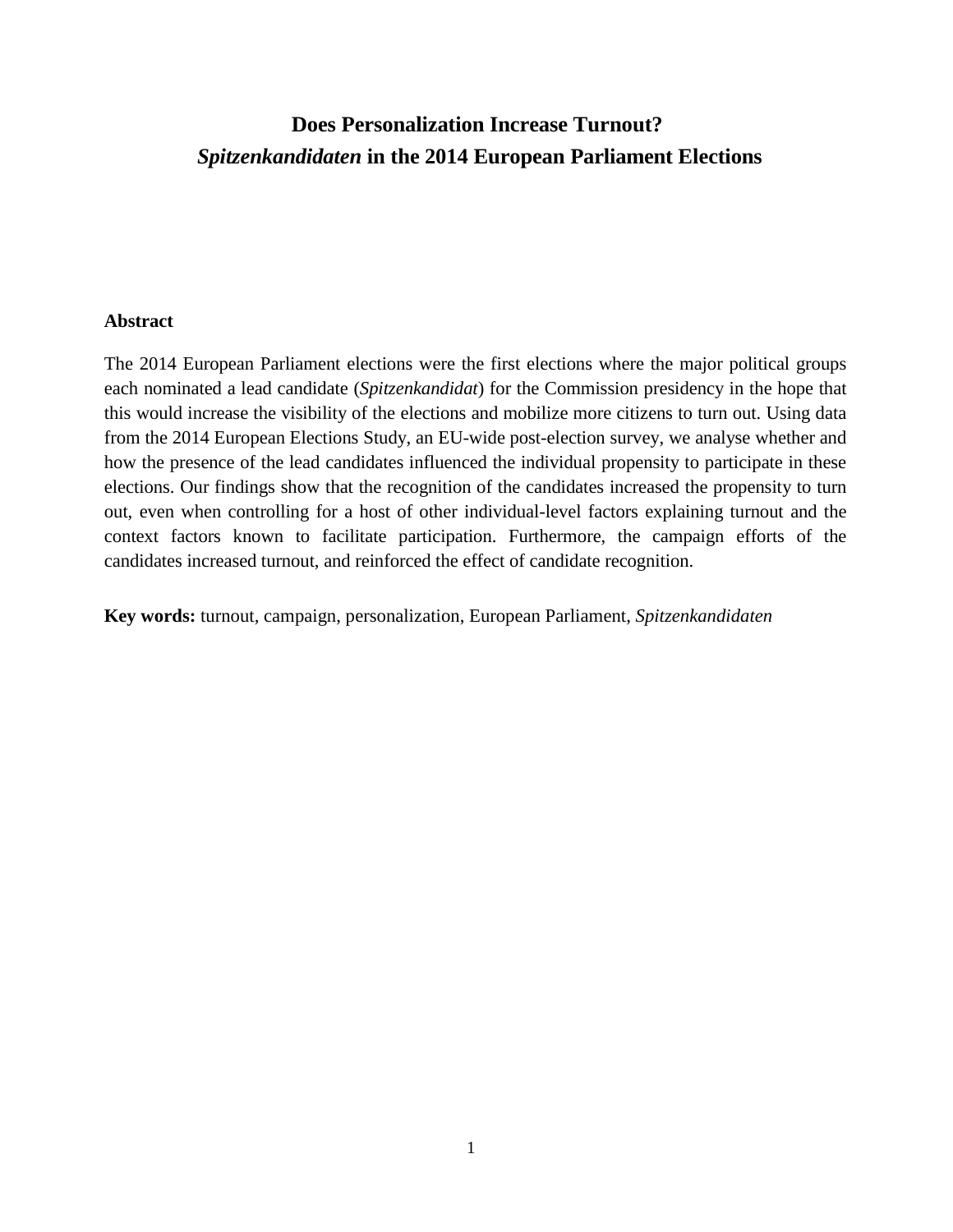#### **Introduction**

Ahead of the 2014 elections, the European Parliament (EP) boldly announced that "This time it's different." At the heart of this claim was a constitutional innovation in the Lisbon Treaty's article 17, which stated that the results of the European Parliament elections should be taken into account when selecting the next Commission President. To reinforce this link, the member parties of the major political groups of the European Parliament decided to each rally behind a common lead candidate (or *Spitzenkandidat* in the commonly used German term). Hence, for the first time in the history of the European Parliament, the extra-parliamentary party organisation of five major political groups of the European Parliament offered voters a choice regarding the next President of the European Commission: Jean Claude Juncker (European People's Party, EPP), Martin Schulz (Party of European Socialists, PES), Guy Verhofstadt (Alliance of Liberals and Democrats for Europe, ALDE), Ska Keller and José Bové (European Green Party), and Alexis Tsipras (Party of the European Left).<sup>[1](#page-28-0)</sup> The European Parliament's hope was that this innovation would firstly mobilize voters to take a greater interest in European elections and secondly increase its own power *vis-à-vis* the Council. While the attempt of the Parliament to impose the lead candidate of the largest group as Commission President was met with some opposition,  $2$  the EP ultimately won the inter-institutional battle when Juncker became Commission President. However, this leaves the question of what impact, if any, the innovation of candidates competing for the Commission presidency had on the nature of the elections.

One crucial concern about electoral democracy in the Union is the persistently low turnout in European Parliament elections with less than half the electorate turning out to vote since 1999. The potential to increase political participation was therefore also at the heart of the European Commission's support for the *Spitzenkandidaten* innovation, as they hoped this could "contribute to raising the turnout for European elections by strengthening the link between the election of the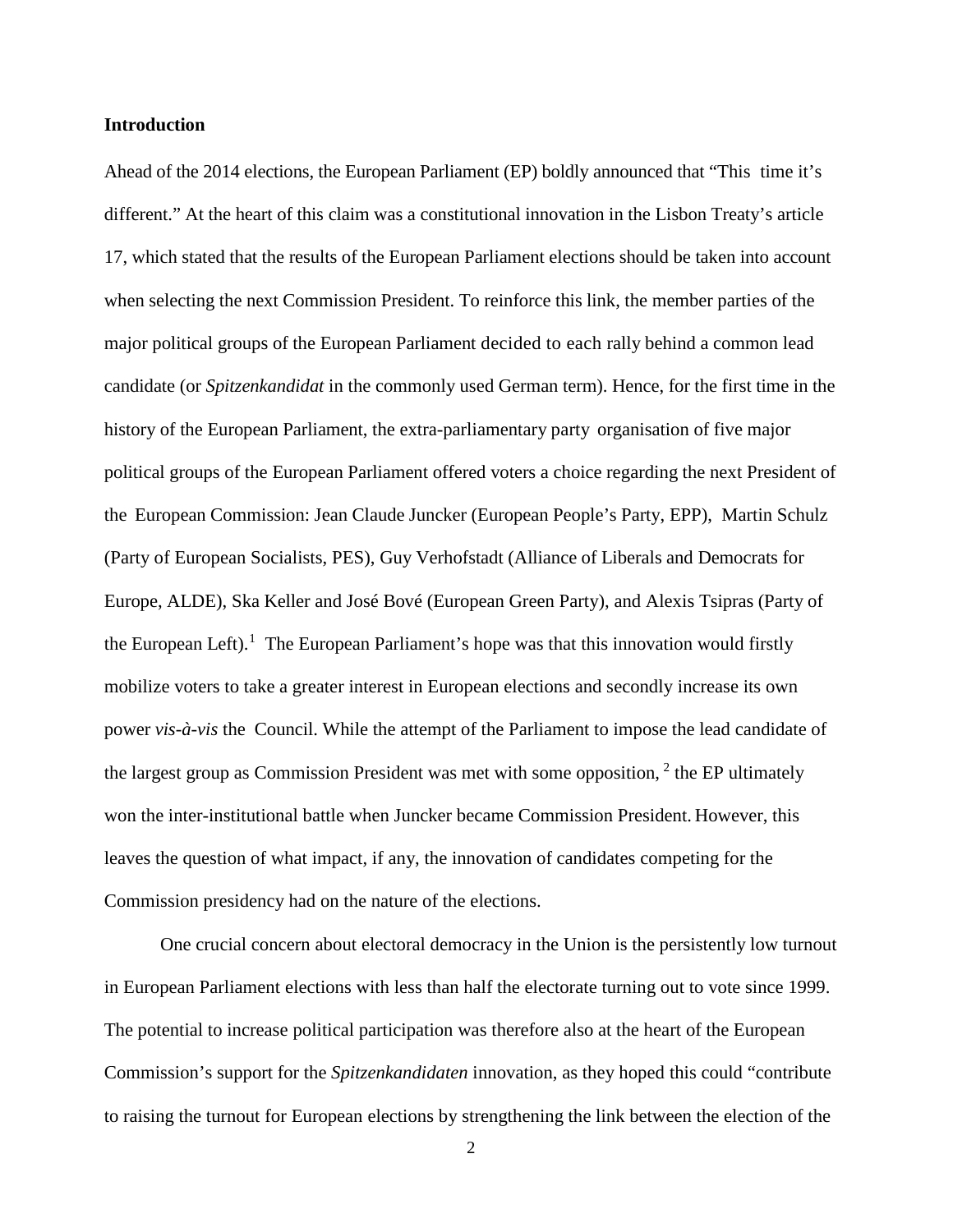representatives of the citizens with the selection and election process of the head of the European executive" (European Commission 2013:6)*.* Critics of the European Parliament's claim to provide a democratic mandate for the next Commission president, however, have argued that there was generally very little awareness of the lead candidates among voters, and that their impact on turnout and vote choices was thus most likely negligible (see e.g. Open Europe 2014). This study contributes to this politically salient debate by examining the extent to which *Spitzenkandidaten* mobilized voters to turn out in the elections.

In what follows we analyse whether and how the lead candidates affected the voting behaviour of EU citizens in the 2014 European Parliament election. Analysing the 2014 European Election Study (EES) post-electoral survey (Schmitt et al. 2015), we find a mobilizing effect of candidate recognition and campaign activity of the three most visible candidates in the race (i.e. Juncker, Schulz and Verhofstadt) on turnout. We also demonstrate that candidate recognition reinforces the effect of campaign activities on the propensity to turn out. This has implications for the study of electoral democracy in the European Union (EU) and our understanding of campaign effects more generally.

### **The Emergence of a Parliamentary System in the EU**

There were high hopes in Brussels that a stronger link between vote choice in European Parliament elections and the election of the Commission President would bolster interest in European elections and thereby strengthen the legitimacy of the EU as a whole (European Commission 2013; European Parliament 2014). At the heart of the argument in favour of *Spitzenkandidaten* is the expectation that it strengthens executive accountability in the European Union. One of the central concerns about the so-called democratic deficit is that the EU has until recently lacked mechanisms for citizens to hold the EU executive to account, or "to throw the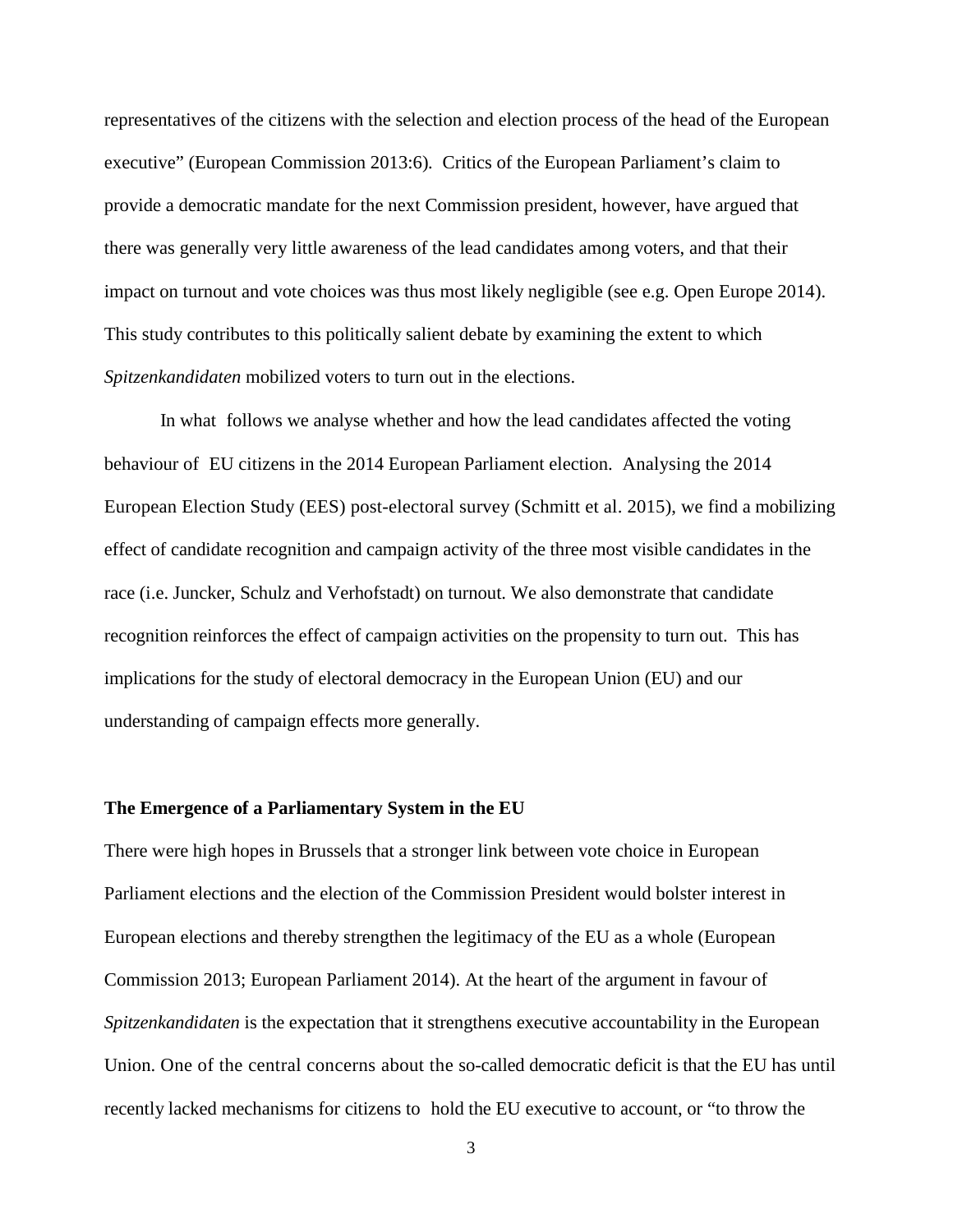rascals out" of executive office, through the process of competitive elections (Follesdal and Hix, 2006; Hobolt and Tilley, 2014). The EU is a trans-national system of multi-level governance (Hooghe and Marks, 2001, 2003) with many of the features of national democracies, such as direct elections to one of the main legislative chambers. However, unlike in parliamentary systems of democracy, there is no clear link between the party choice in parliamentary elections and the executive (the European Commission), at least not until recently. Prior to the Maastricht Treaty, the Commission President was chosen unanimously by the national governments of the member states. The public therefore had no direct way of influencing the election of the EU's executive or hold it to account for its actions. The fact that European elections did not lead to the formation of a "government" has long been regarded as a key reason for why citizens are much less likely to vote (see Franklin and Hobolt, 2011; Reif and Schmitt, 1980; van der Eijk and Franklin, 1996).

The Parliament's powers vis-à-vis the EU's executive have been strengthened in successive treaty revisions: the Maastricht Treaty (1993) introduced a new "investiture procedure" where the Council must consult the European Parliament on their nominee for the Commission president and Parliament's approval was required before the Member States could appoint the President and Members of the Commission as a collegiate body. The Amsterdam Treaty (1999) took matters further by requiring Parliament's specific approval for the appointment of the Commission President, prior to that of the other Commissioners. Parliament also introduced hearings of Commissioners-designate in 1994. These reforms, however, did little to strengthen the link between voters and the EU executive, or mobilize citizen interest in EP elections (e.g. Hix and Lord, 1997; Lodge, 1996). Due to their perceived insignificance, the elections continued to be "second-order national elections" (Reif and Schmitt, 1980), where a majority of voters stayed at home, and others cast a vote in protest against national government or with their hearts without any regard to government formation (e.g., Hix and Marsh, 2007; Marsh,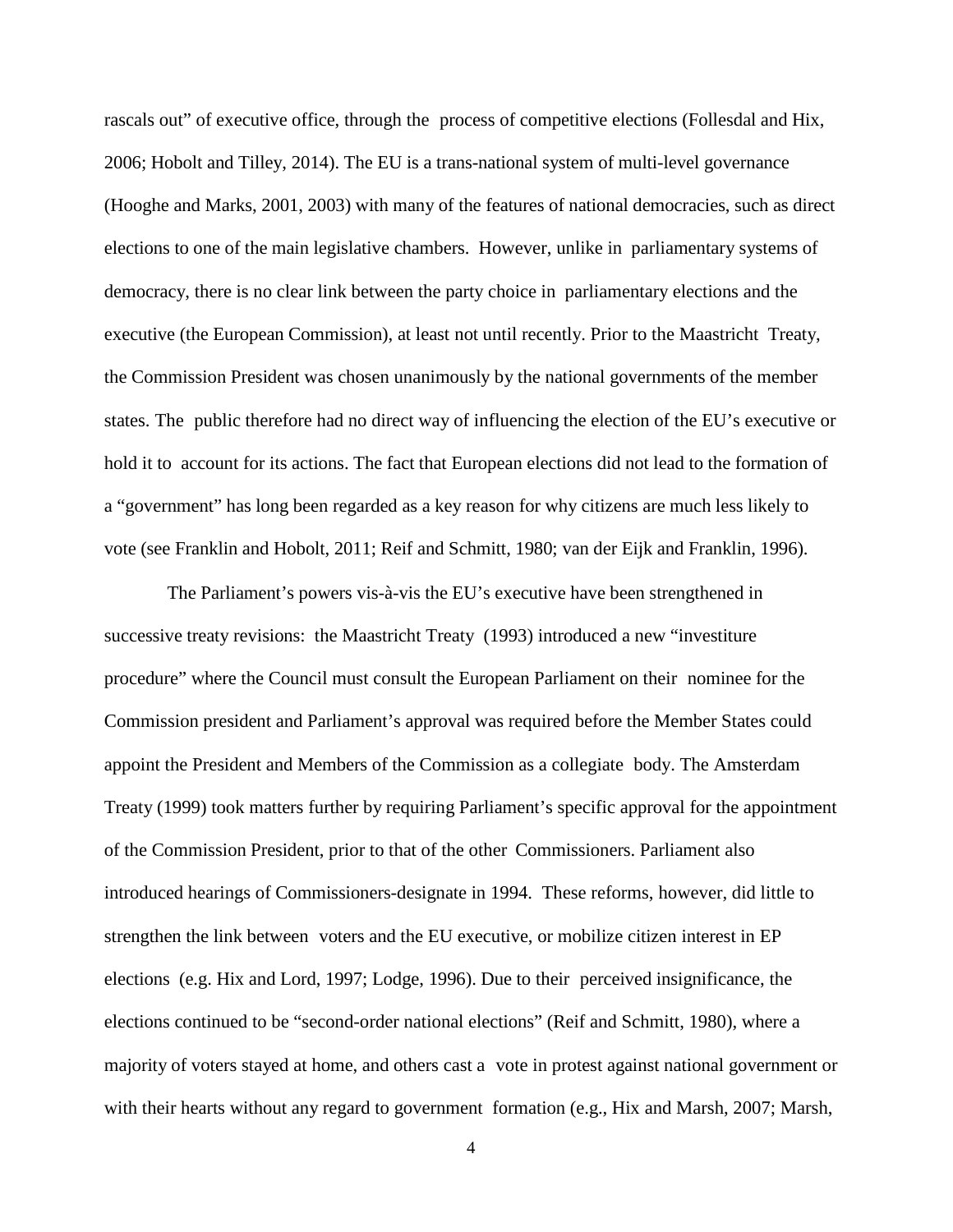1998; van der Eijk and Franklin, 1996).

These problems led scholars and politicians alike to suggest constitutional innovations that could remedy the perceived democratic deficit in the European Union. The idea of Europarties nominating competing candidates was already discussed in the 1990s by scholars such as Simon Hix (see Hix, 1997, 1998). The core objective was to inject real political and personalized choice into the EP election campaigns by having competing candidates for Commission President, with alternative political agendas, nominated the by Euro-parties, and the candidate of the winning party group would in turn be nominated by the Council and elected by the European Parliament to become the President of the Commission. As Hix noted optimistically in 2008, such changes could lead to "public identification of the policy options on the EU table and the winners and losers in the EU. In short, there would be democratic politics in the EU for the first time" (Hix, 2008: 164).

These discussions about how to strengthen electoral accountability, and enhance public interest in European Parliament elections also played a central role in the debates leading to the failed Constitutional Treaty process and, in turn, the Lisbon Treaty (2009). In the Lisbon Treaty the investiture procedure was revised to emphasize that the European Council should 'take into account the elections' before nominating and that the European Parliament subsequently 'elects' the Council nominee.<sup>[3](#page-28-2)</sup> The wording of the treaty is ambiguous when it comes to the powers of the European Parliament to impose its own candidate. But the European Parliament seized upon the treaty change by deciding that the European political groups would nominate lead candidates for the post of European Commission president. In a resolution agreed on 22 November 2012, the European Parliament presented its main argument:

[The Parliament] urges the European political parties to nominate candidates for the Presidency of the Commission and expects those candidates to play a leading role in the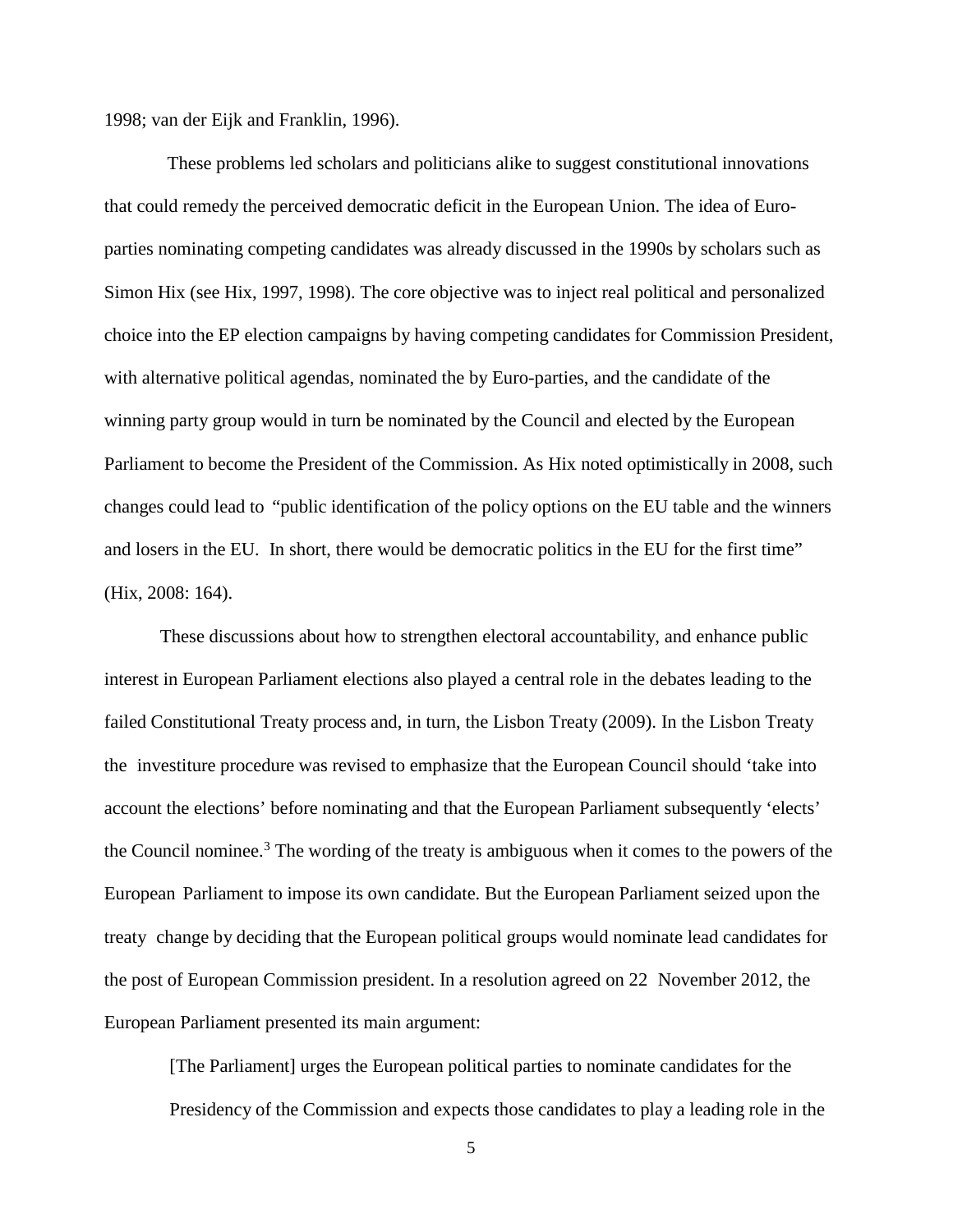parliamentary electoral campaign, in particular by personally presenting their programme in all Member States of the Union; stresses the importance of reinforcing the political legitimacy of both Parliament and the Commission by connecting their respective elections more directly to the choice of the voters.<sup>[4](#page-28-3)</sup>

This message was reinforced by a resolution of the European Commission (2013).<sup>[5](#page-28-4)</sup> Both institutions thus echo the message found in the academic literature concerning the key objectives of the reformed process of nominating and electing the Commission president. The aim is to transform the nature of elections to the European Parliament by creating a genuine contest for the top executive job and a choice between alternative political platforms. The hope is that this would mobilize citizens to take part in the elections and, in turn, contribute to the EU's legitimacy.

In addition to these high democratic hopes, there may also be more prosaic interinstitutional reasons for the *Spitzenkandidaten*. By introducing its own candidate with the democratic legitimacy conveyed by the vote of Europe's citizenry, the European Parliament put significant pressure on national governments to nominate the elected candidate to accept informally, if not formally, the Parliament's right to appoint the EU's executive, as it eventually happened (Schimmelfennig, 2014). However, this paper focuses on the extent to which there is any evidence that the *Spitzenkandidaten* had the desired impact on the campaign and the vote, by raising the stakes of the vote, personalising the electoral campaign, and thus attracting more voters to the polls.

#### *Spitzenkandidaten* **in the 2014 campaign**

While the Parliament's slogan that "this time is different" held plenty of promise, there were significant challenges to overcome for the *Spitzenkandidaten* to have any real impact on the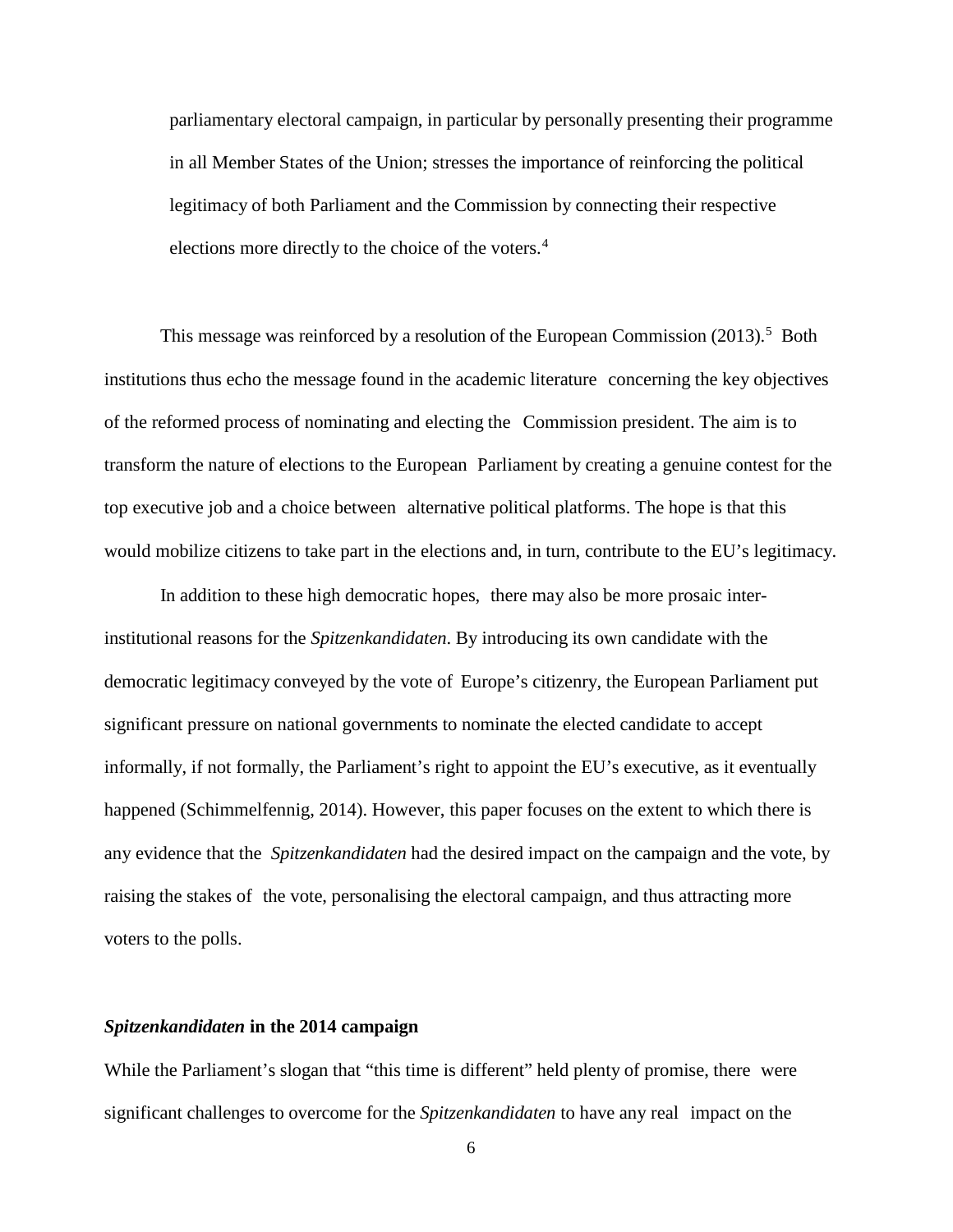campaign and the elections. The first of these challenges is the lack of an EU wide common public sphere with a common media, not to mention the lack of a common language in which alternative political visions could be more easily discussed. Recent studies have shown an increasing 'parallelization' of public spheres across Europe, where similar if not the same issues are being debated at the same time (see Koopmans and Statham, 2010; Kriesi and Grande, 2014). However, whether this allows for a Europe-wide public debate on the elections akin to what we know from federal systems is an open question. Second, while the candidates were officially nominated by Euro-parties, it is still national parties that dominate the election campaigns. The lead candidates' impact on national campaigns was therefore crucially dependent on the extent to which national parties and media involved the Pan-European candidates in their national campaign. As predicted in the second-order elections framework (Marsh and Mikhaylov, 2010; Reif and Schmitt, 1980), such parties had strong incentives to fight on domestic issues (e.g. national opposition parties against the national government) and even to deliberately disassociate themselves from the *Spitzenkandidaten* (as happened in the UK). Finally, the procedures adopted by the two major groups to nominate their candidates resulted in the nomination of two Brussels insiders, Juncker (former Prime Minister of Luxembourg and head of the Euro-Zone) and Schulz (President of the European Parliament). It was argued that the two had been selected for their European credentials rather than for their broad electoral appeal.

Despite these challenges, the lead candidates did make efforts to run a distinctly European campaign. The five candidates had a total budget of  $\epsilon 4.5$  million (Pop, 2014), with Schulz, Juncker and Verhofstadt commanding most of it (this can be compared to an estimated spending of \$2.6 billion in the last US presidential elections). Among the more eye-catching initiatives were the nine televised debates between the *Spitzenkandiaten* that took place between 9 April and 20 May 2014. They were conducted in French, English and German, and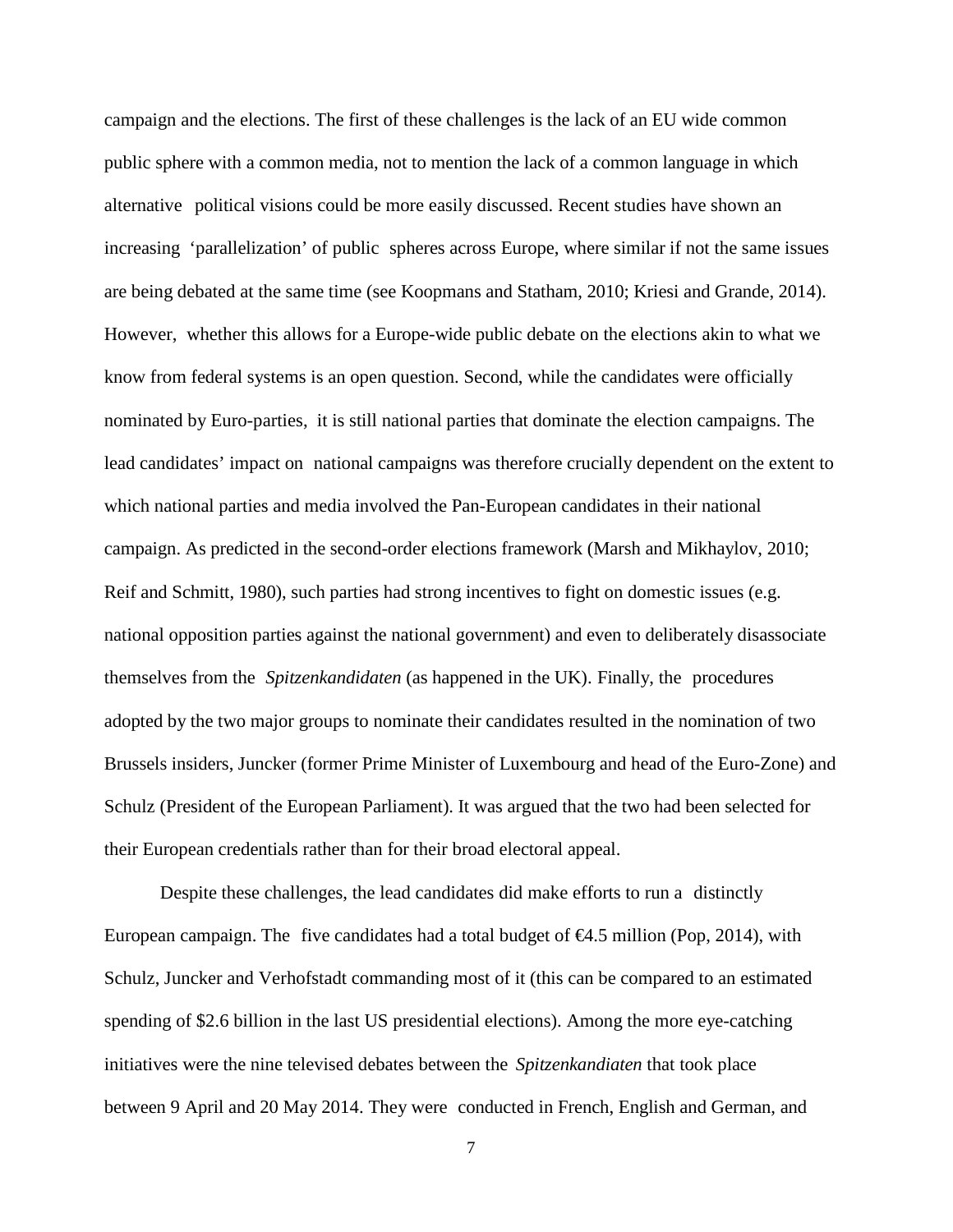broadcast on the internet, on Euronews and on selected national channels. A post-election survey of citizens in 15 EU countries suggests that 15 per cent of European citizens have seen at least one of the TV debates (AECR 2014).<sup>[6](#page-28-5)</sup> Not surprisingly these debates generated the most interest in the "home countries" of the lead candidates: in Luxembourg (Juncker) and in Greece (Tsipras) where 36 and 26 per cent of respondents respectively reported to have watched one of the debates whereas only 6 per cent of Dutch and British citizens had seen any of the debates.

In addition to these debates, the candidates also had a substantial presence on the ground. In the two months prior to election day Schulz had 38 visits in 20 countries, Juncker covered 17 countries and participated in 34 campaign visits (i.e. days spent in the country), while Verhofstadt had a more "modest" presence with only 29 visits in 12 countries. These numbers might underestimate the true effort of the candidates, as they do not take into account that they often visited several cities or attended several campaign events on the same day (see Appendix 2 for a description of the campaign events). Most of these visits were classic campaigning events such as meeting party activists and party supporters, participating at large campaign gatherings, or meeting national candidates or national leaders.

In addition, candidates had a significant on-line presence. Schulz was the most active in the online environment with approximately 110k twitter followers and almost 250k mentions during the two months before the elections. Verhofstadt also had a non-trivial presence with 26k followers and 105k mentions in the same period, whereas Juncker was the least active twitter user of the three.<sup>[7](#page-28-6)</sup> We now turn to the question of whether these campaign activities  $$ off- and online – managed to mobilize voters to take part in the elections.

#### **Turnout in European Parliament elections**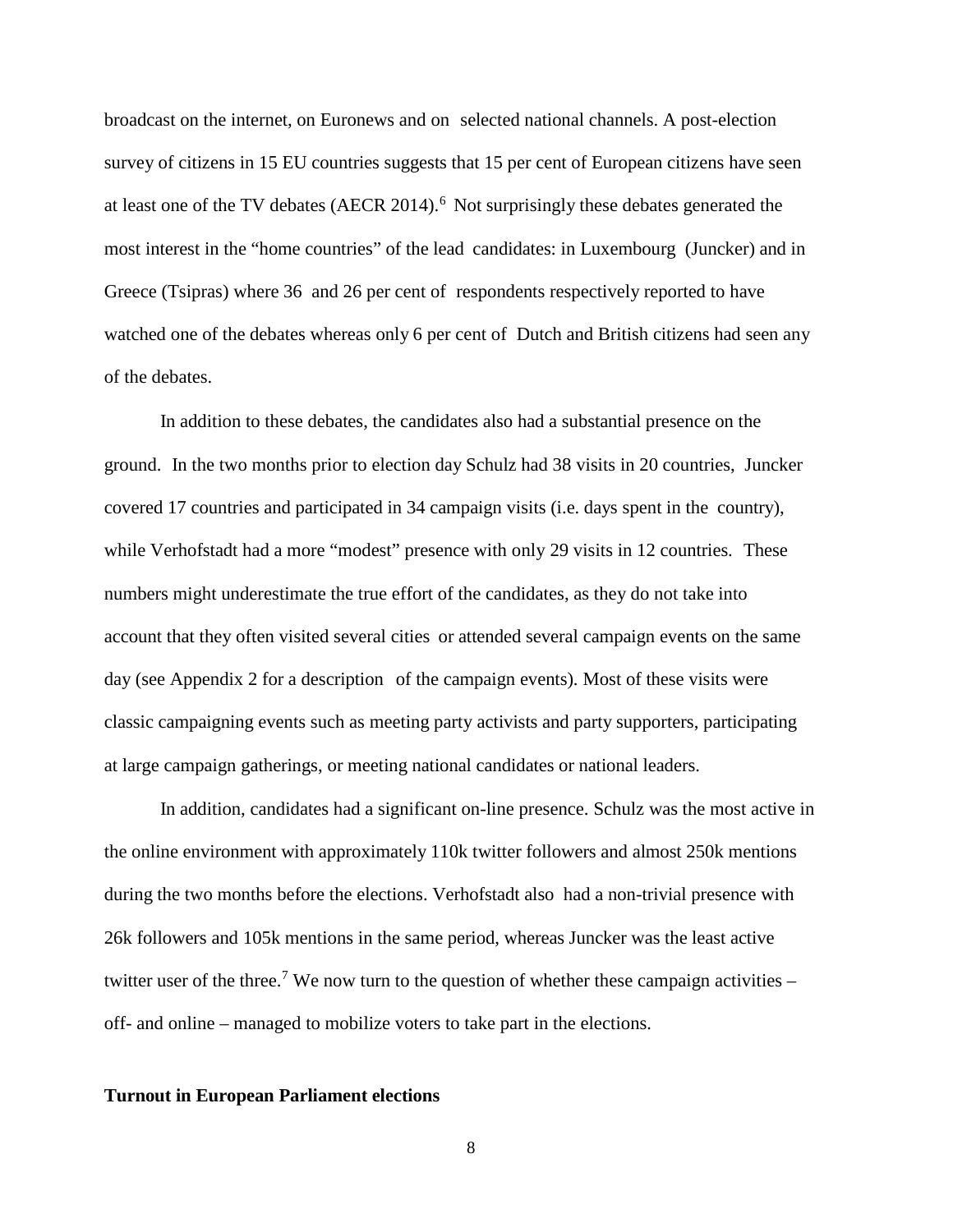Union-wide participation in European Parliament elections started at a low level of 62 per cent in the first direct elections in 1979 and declined further to just 43 per cent over the subsequent elections. However, it is worth noting that this decline in average levels of turnout in EP elections can be largely accounted for by the changing composition of the EU electorate due to the multiple EU enlargements to countries with lower turnout habits in general elections.<sup>[8](#page-28-7)</sup> Nonetheless, these low levels of turnout have attracted a great deal of attention both among policy-makers and scholars. Much of the focus has been on whether low turnout is a reflection of critical or even hostile attitudes towards the European Union. Indeed, it is a popular view in the media that Euroscepticism is a major driving force behind European election abstention (see also Blondel et al., 1998; Evans and Ivaldi, 2011; Mattila, 2003; Steinbrecher and Rattinger, 2012). However, the tenor of the analyses of individual level participation seems to point in a different direction.

In line with the second-order elections model, the main factor explaining low turnout seems to be the fact that so little is at stake in these elections. Individual-level analyses of turnout in European Parliament elections have repeatedly identified the same factors that contribute to our understanding of participation in first-order elections: social and political integration (being married, union membership and church attendance), habituation, political involvement (interest in politics, partisanship) and resources (education) are relevant here. On the supply side, the availability of suitable choice options has also been shown to play a significant role (van der Eijk and Schmitt, 2009; Wessels and Franklin, 2009). This is not to say that Euroscepticism has no influence on turnout, but that the evidence suggests that the main determinants of electoral participation in European election are the conventional ones drivers of abstention rather than citizens' attitudes about the EU. Building on this, we explore how *Spitzenkandidaten,* through their mobilizing efforts, can contribute to raising individuals' propensity to turnout.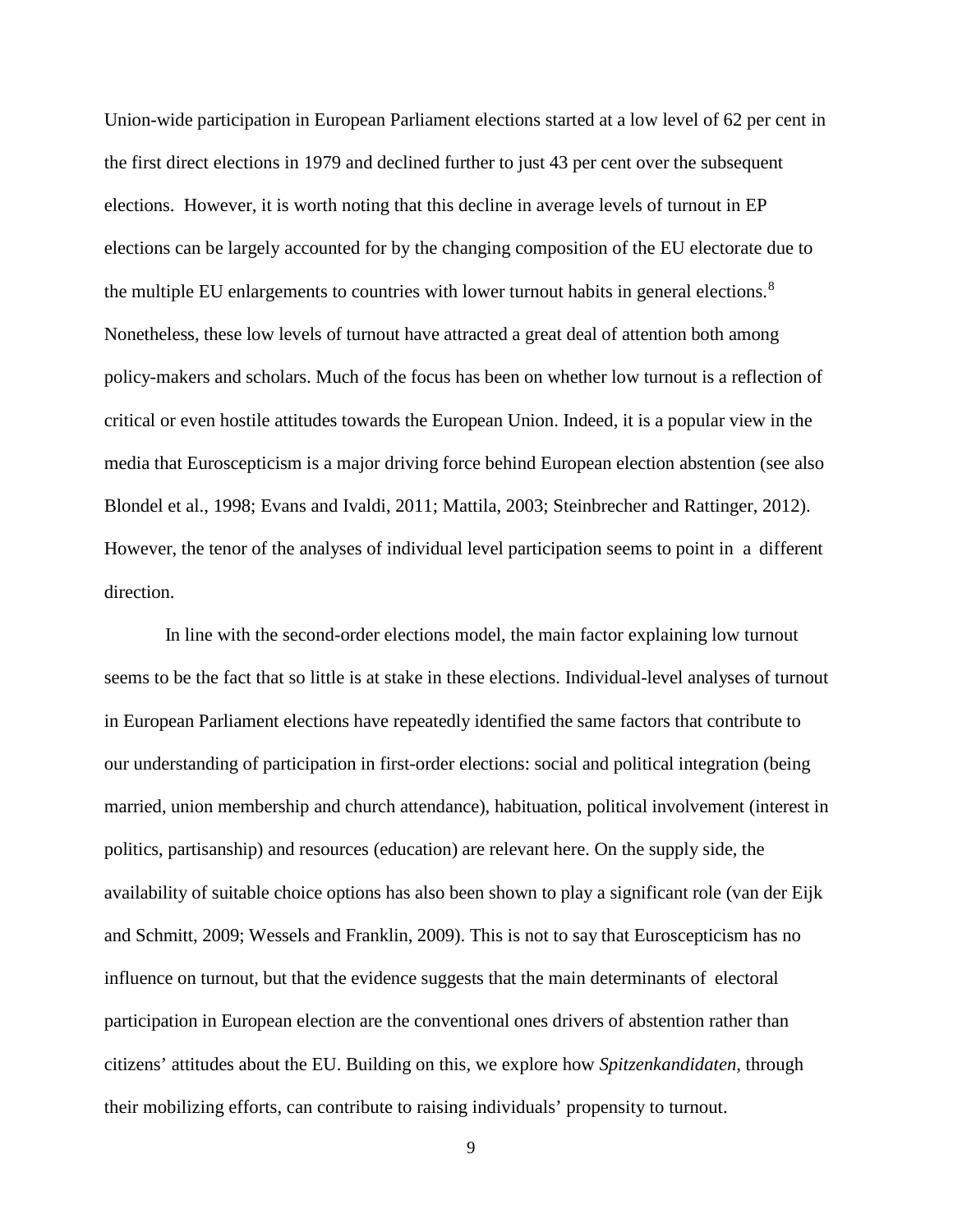We focus on two distinct mechanisms through which *Spitzenkandidaten* can increase voter mobilization. The first is *personalization*. Rosenstone and Hansen (1993) were among the first to put forward this argument. By looking beyond the classical explanations focusing on resources and attitudes, they emphasized the importance of the strategic effort of political leaders and the competition between them for mobilizing the electorate. This is even more important in the context of low levels of participation, such as European Parliament. In this context, party leaders (e.g. *Spitzenkandidaten*) play a more important role in mobilizing voters as they offer citizens the possibility to identify with individuals who personify their political goals and objectives (McAllister, 2007; Milner and Ladner, 2006). Therefore, no matter whether citizens like them or not, the mere presence of identifiable leaders should increase the probability of voting  $(McAllister, 2007)<sup>9</sup>$  $(McAllister, 2007)<sup>9</sup>$  $(McAllister, 2007)<sup>9</sup>$ . The arrival of competing pan-European personalities in EP election campaigns is expected to have exactly the same effect, namely that it offered the European citizenry the possibility to associate EP party groups with identifiable leaders and thus increase turnout. The low level of competitiveness was previously seen as a major cause for non-voting in EP elections (van der Eijk and Schmitt, 2009). We thus expect that those individuals who are aware of the lead candidates and their role during the campaign would be more likely to turn out, as the presence of Pan-European candidates could increase the interest in and potentially highlight the significance of the European elections. This leads to our first hypothesis:

*H1*: Individuals who are able to recognize one or more of the lead candidates for the position of president of the European Commission are more likely to turn out to vote in European Parliament elections.

The second mechanism refers to the *campaign activities* of the lead candidates. Previous research emphasizes that parties and candidates play a substantial role in mobilizing the electorate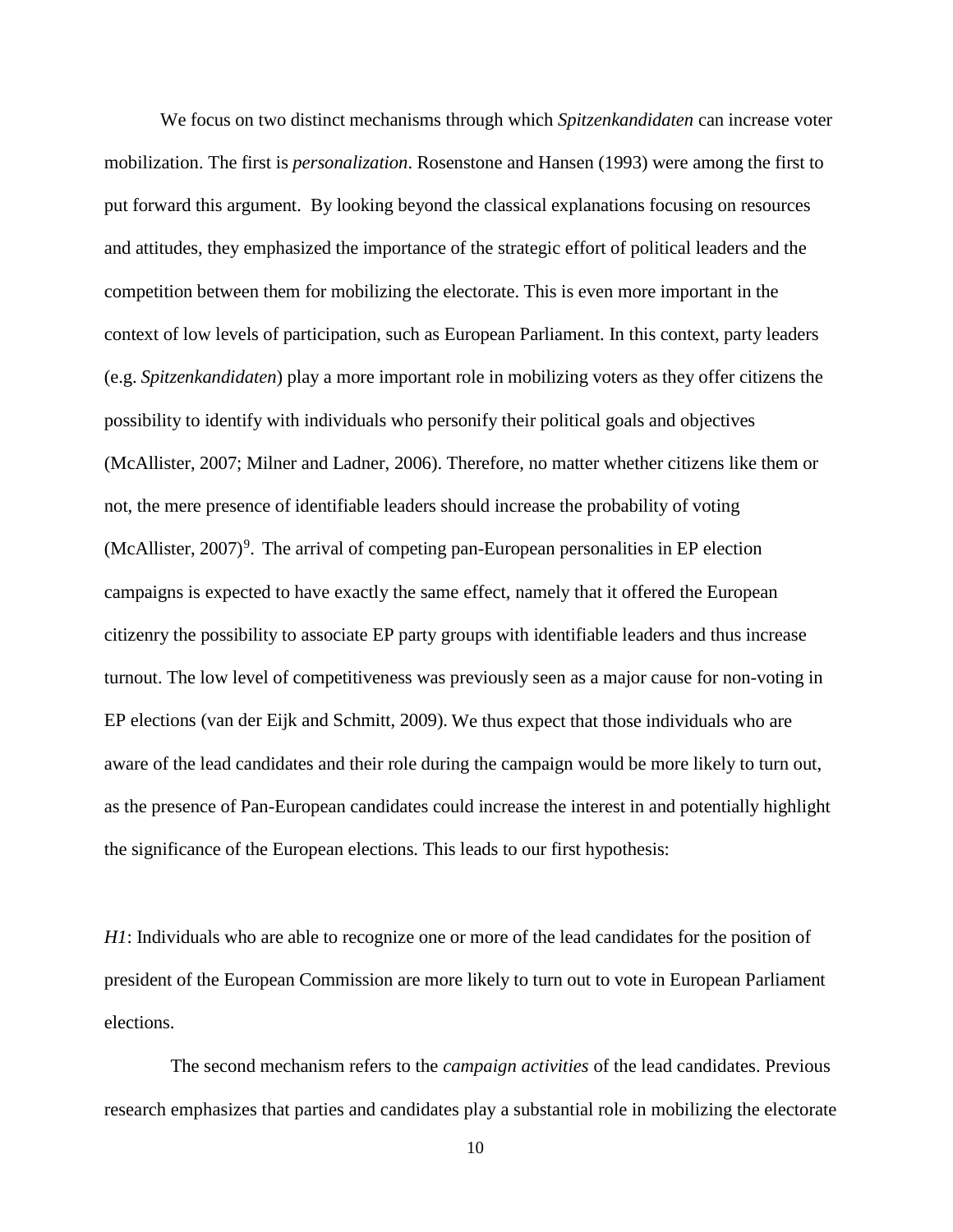during the electoral campaign (Gerber and Green, 2000; Jackson, 1996; Karp et al., 2008; Leighley, 1995). Although this is usually measured at the individual level, by assessing the impact of canvasing and contacts on the propensity to cast a vote, it clearly shows the important mobilizing effect of party and candidate mobilization on voter turnout across contexts (Gerber and Green, 2000; Karp et al., 2008). All in all, an active campaign is expected to engage, inform and motivate voters leading to a higher turnout (Hillygus, 2005; Holbrook and Mcclurg, 2005; Jackson, 1997). Starting from similar premises, Jones (1998) does indeed show that in the context of the US elections turnout was higher in the counties which were visited by the presidential candidates. Given the campaign effort of the *Spitzenkandidaten* described in a previous section, we can expect that their campaign activities had a similar mobilizing effect. We therefore formulate our second hypothesis:

*H2:* In political systems where the *Spitzenkandidaten* actively campaigned, individuals are likely more to turn out if they recognize them.

This is not to say that the effects of personalization, operationalized here as candidate recognition, and campaign activities are unrelated. We argue that candidate reinforces reinforce the effect of campaign activities on turnout. The relationship could also be one where higher recognition rates are at least in part an outcome of the candidates' campaign activities, since campaign activities increase the political information available to voters about individual candidates (Jacobson, 1992; Shineman, 2012). However, we believe that in the case of the *Spitzenkandidaten,* this is less likely for a number reasons. The top three contenders were not complete unknowns before the campaign. [10](#page-29-1) Moreover, given that citizens have a higher propensity to pay attention to the campaign of the candidates they favour (Vavreck et al., 2002), we can also expect that they pay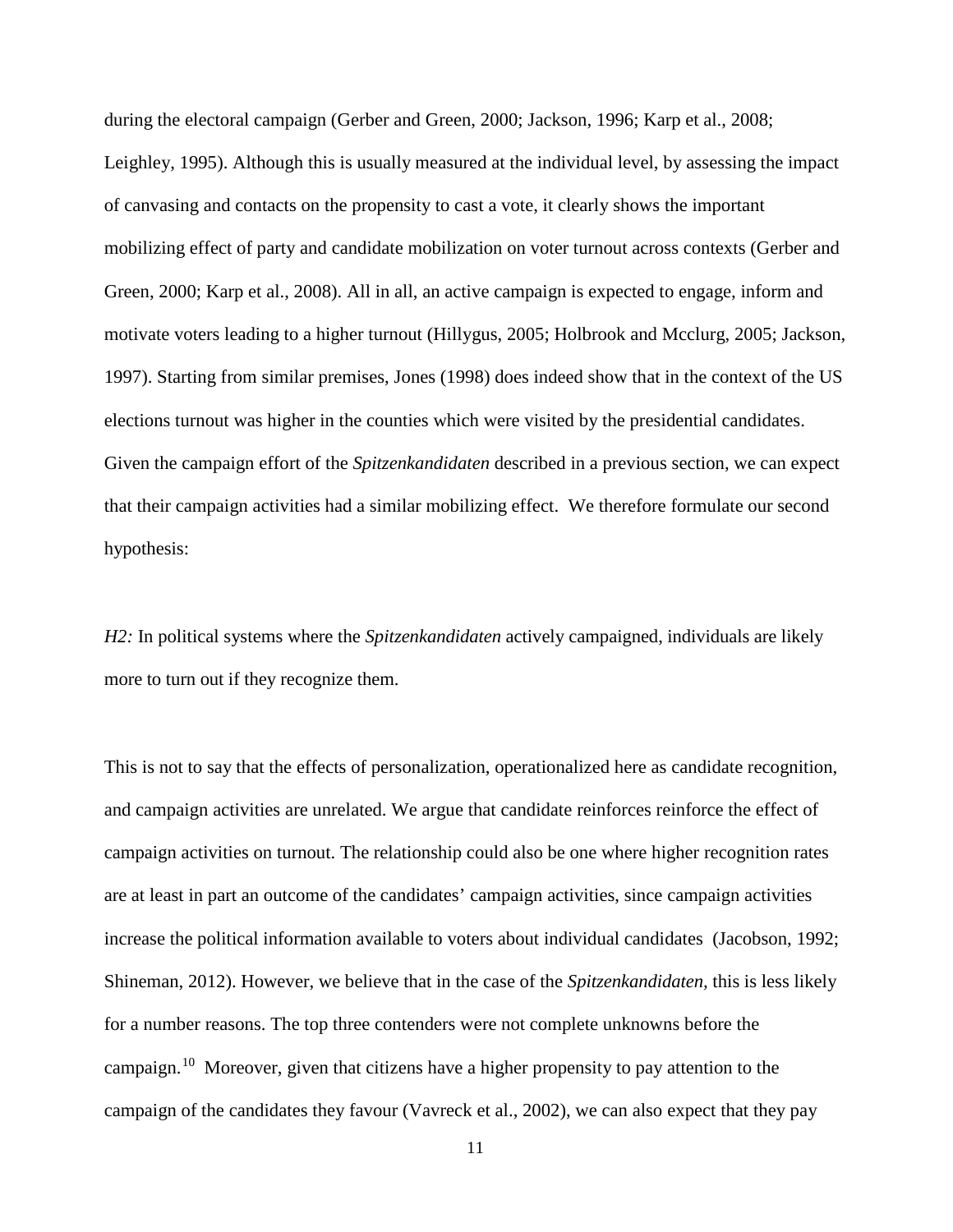more attention to the campaign activities of candidates who they already know. Thus, we anticipate that recognition facilitates the effect of the candidates' campaign activities. Previous research has also shown that campaign activities (like visits and TV appearances) have a greater effect on citizens that have at least some basic previous knowledge of the candidates that campaign (Joslyn and Ceccoli, 1996; King and Morehouse, 2004; Vavreck et al., 2002). Based on all of this, we formulate our final hypothesis:

*H3:* In political systems where the *Spitzenkandidaten* actively campaigned, individuals are more to turn out if they recognize them.

#### **Data and methods**

To test these hypotheses, the paper presents the first analysis of the European Election Study  $(EES)$  2014 Voter Study (Schmitt et al. 2015).<sup>[11](#page-29-2)</sup> Following in the tradition of previous European Election Studies, this is a nationally representative post-election survey that was conducted in each of the 28 member countries of the EU. Approximately 1,100 respondents were interviewed in each EU member country, which adds to a total sample size of 30,064. The study was commissioned in collaboration with the Public Opinion Monitoring Unit of the European Parliament and was carried out by TNS Opinion in collaboration with its local partners between 30 May and 27 June 2014. All the interviews were carried out face to face (by way of Computer Assisted Personal Interviews, or  $CAPI)^{12}$ .

The dependent variable of this paper is turnout. It is measured by a standard self-reported turnout question that also includes a memory cue (the date of the elections) and a "face saving" statement ("For one reason or another, some people in [OUR COUNTRY] did not vote in these elections").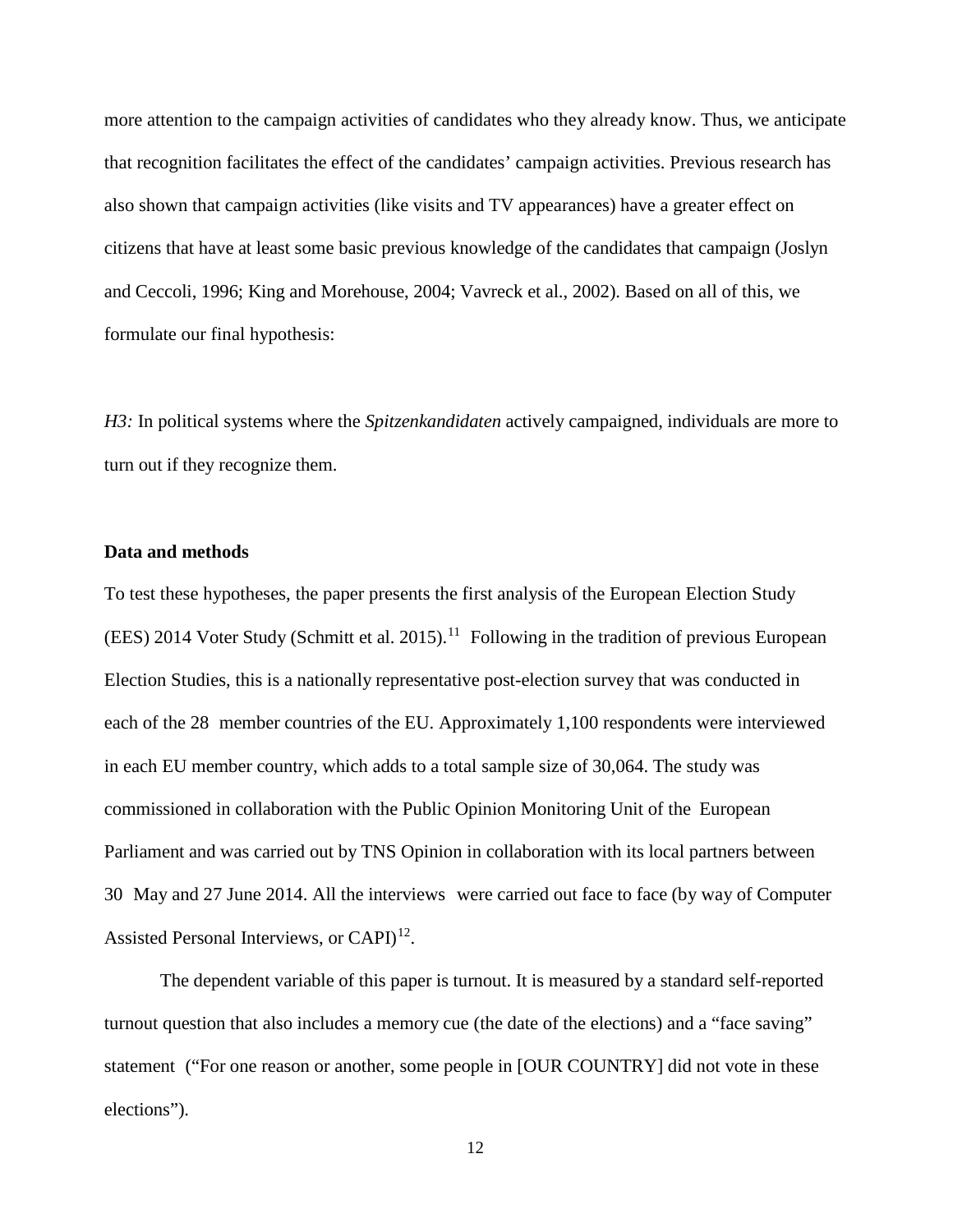Our key explanatory variables capture individual-level awareness of the

*Spitzenkandidaten* as well as cross-national variation in exposure to their campaign activity. The difficulties in pinpointing campaign effects empirically are well-known, not least when using observational cross-sectional data, such as the EES. A key concern is that it is hard to distinguish between campaign effects that are the result of actual mobilization that occurred during the campaign and those that are due to pre-existing differences between people who are more exposed to the campaign (e.g. the more politically interested) and those who are not (e.g. the less politically interested). To be more specific: those who recognized the *Spitzenkandidaten* and those who didn't may also differ on a number of other dimensions related to their likelihood to turn out, leading to a possible over-estimation of the recognition effect (Levendusky, 2011: 45). One solution would be to rely on experimental research – either embedded in the survey, in the laboratory or in the field - which avoids many of these inferential problems. In this study, however, where we are interested in the effects of a particular constitutional innovation in the EU and how its implementation has varied across member states, experiments are not ideal. Relying on cross-national survey data has the advantage of greater external validity compared to the artificial setting of a laboratory experiment, and the much more limited geographical scope of most field experiments. While causality can never be established with complete certainty using an observational design, we do take several steps to reduce causal inference problems in our study.

First, we operationalize awareness of *Spitzenkandidaten* using a factual knowledge question, rather than a subjective assessment of knowledge, since that is more likely to capture people who have actually been exposed to information about the candidates. We use a "nameparty" recognition battery that requires respondents to identify which EP party group or which national party supports the nomination of each of the three most important candidates: Jean-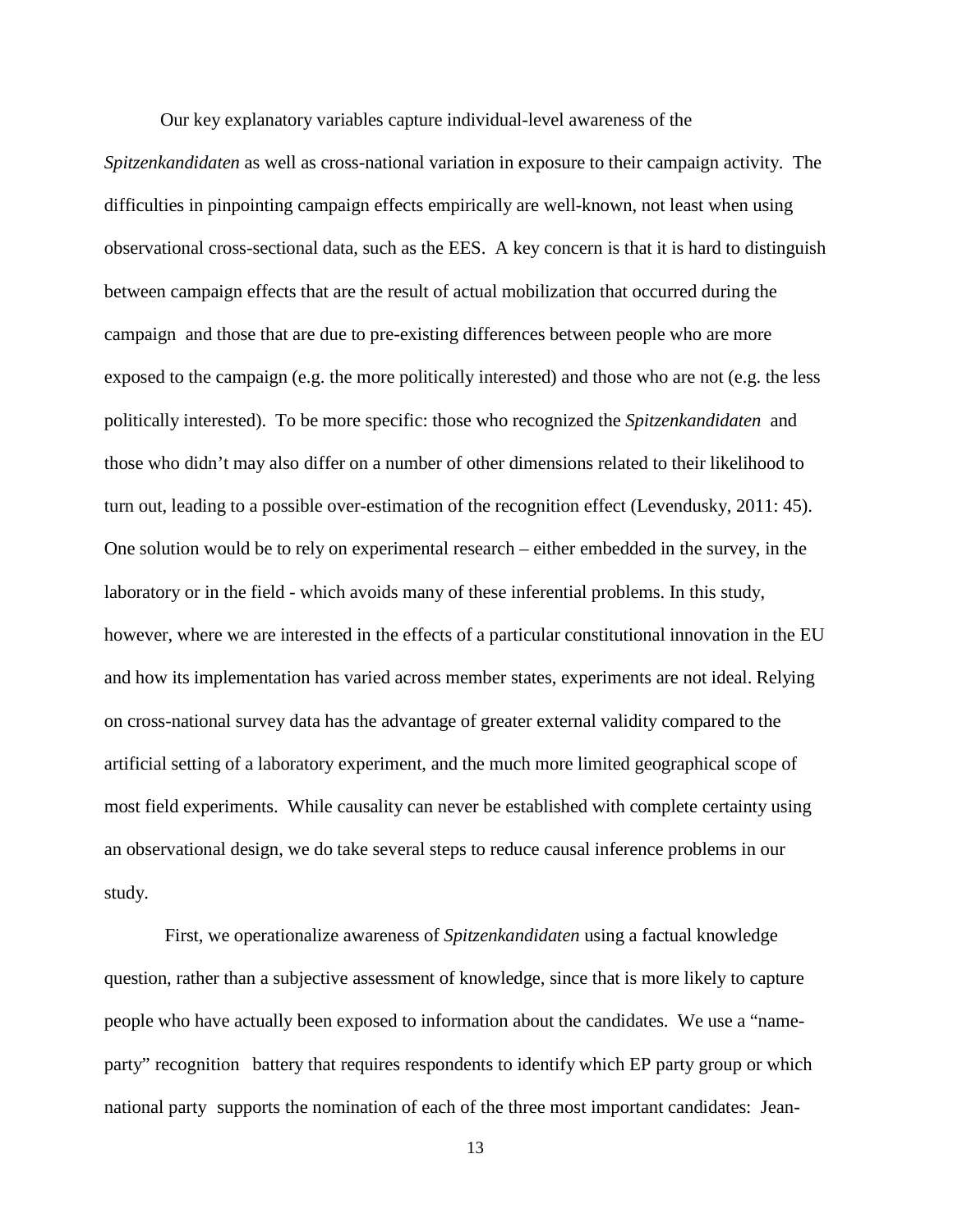Claude Juncker, Martin Schulz and Guy Verhofstadt. This requires voters to be familiar with both the candidates and to be able to associate them with a specific party. The respondents were offered four response options,  $13$  so that a random guess was less likely to produce a correct answer. Second, we minimize the "omitted variables bias" by controlling for all the key factors, such as campaign engagement, education, political interest, partisanship and political efficacy, which are likely to be associated with both turnout and awareness of the *Spitzenkandidaten*. These control variables are discussed in more detail below. Third, in addition to measuring the mobilizing effect of the candidates at the individual level, we also capture their campaign activities as a context-level predictor (H2), and importantly we examine whether recognition can moderate the effect of the campaign context (H3).

As a proxy for campaign activity we measure the number of campaign visits of each candidate per member country. Taking into consideration both the limited campaign budgets of the candidates and their considerable activity on the ground, these visits seem to be the most important campaigning tool of the *Spitzenkandidaten*. Moreover, campaign visits in a specific country were likely to be covered in the national press which in turn would result in a greater exposure to the lead candidates' messages.<sup>[14](#page-30-0)</sup> To test H3, we include an interaction term between campaign visits and individual candidate recognition. This allows us to examine whether individual-level candidate awareness reinforces the effect of the campaigning context on turnout.

As mentioned above, we also include a host of control variables that are customarily used to explain the propensity of turnout in order to isolate the mobilizing effect of the *Spitzenkandidaten*. The first group of controls seek to capture campaign engagement (i.e. exposure to the campaign, campaign involvement and contact by a party) and general political engagement (interest in politics, level of political discussion, internal political efficacy, partisanship, and news consumption). These variables are generally considered as proxies for political mobilization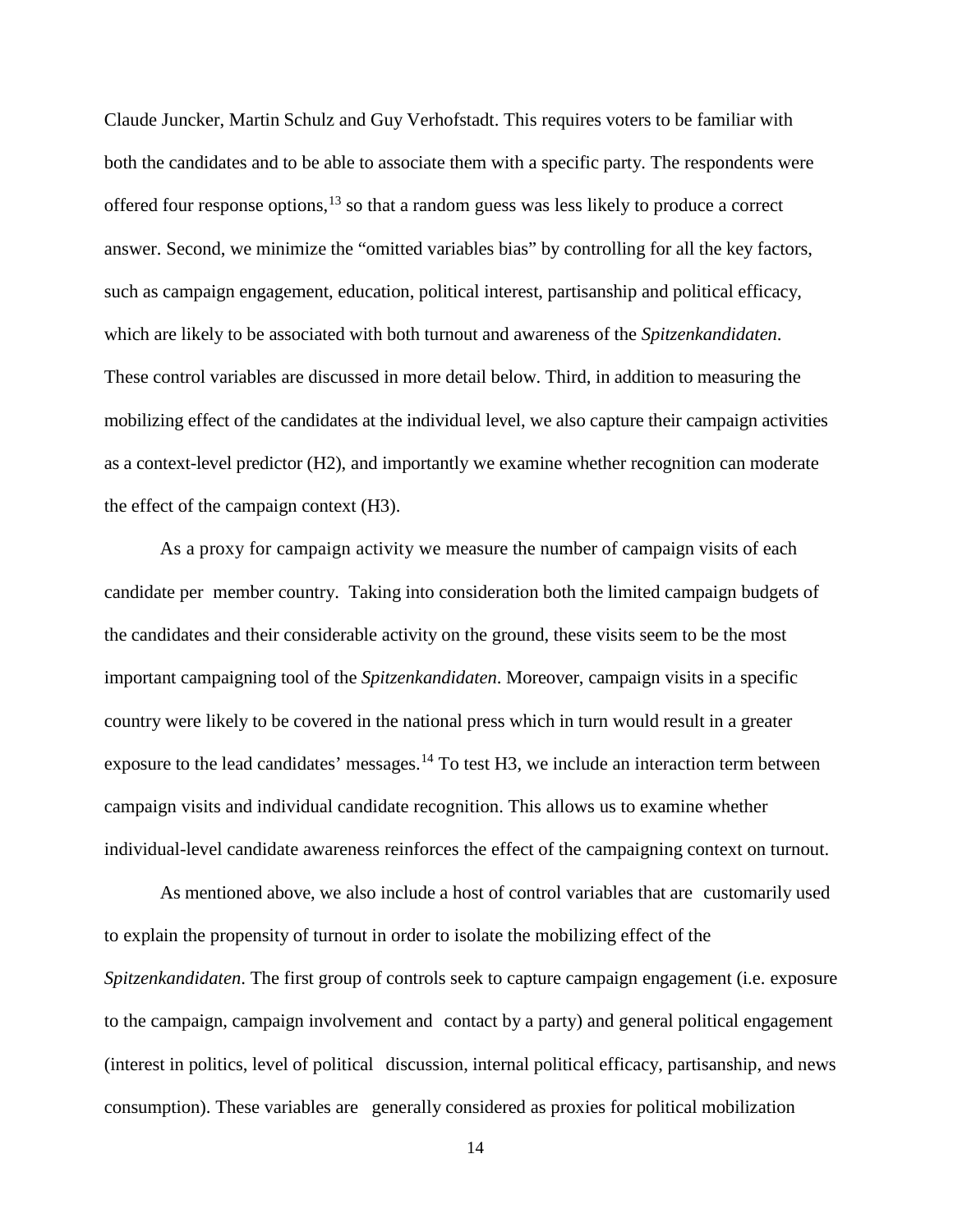(Gerber and Green, 2000; Verba et al., 1995; Zuckerman et al., 2007) and individual resources (Burns et al., 2001; Verba and Nie, 1972; Verba et al., 1995), both of which are known to be strong predictors of turnout. Including these indicators thus allows us to control for possible confounding factors that determine both candidate recognition and the propensity to vote. Endogeneity problems can never be entirely ruled out in observational studies, since the decision to turn out in the election may lead people to seek out the relevant information that would help them make the best choice (Downs, 1957; Lassen, 2005), which could, in turn, increase candidate recognition (i.e. reverse causality). However, by controlling for the level of political engagement of respondents, we reduce the possibility that the relation between recognition and propensity to participate is a result of previous knowledge or of information acquired during the electoral campaign. Thus, we can argue with greater certainty that any effect of candidate recognition on the turnout is a result of the "mobilizing effect" of the *Spitzenkandidaten*.

We also control for social background variables that are indicative for social integration and individual resources. Historically these were among primary variables used to explain individual turnout (Rosenstone and Hansen, 1993; Verba et al., 1995). They include union membership, church attendance, rural vs. urban residence, but also age, education, gender, marital status, employment status, immigrant status, and internet use. Finally, we also include attitudes towards political institutions that have been shown to be associated with turnout: trust in national parliaments, trust in EU institutions and attitudes towards EU membership. At the macro level, we control for compulsory voting, whether other elections took place at the same time as the EP elections, number of MEPs (as a proxy for population size) and turnout in the last legislative election before the EP elections<sup>15</sup>, as these are all factors that were shown in previous studies to have a strong influence on turnout in EP elections (e.g. Franklin and Hobolt, 2011; Wessels and Franklin, 2009). Furthermore, given the specificity of these elections, we also control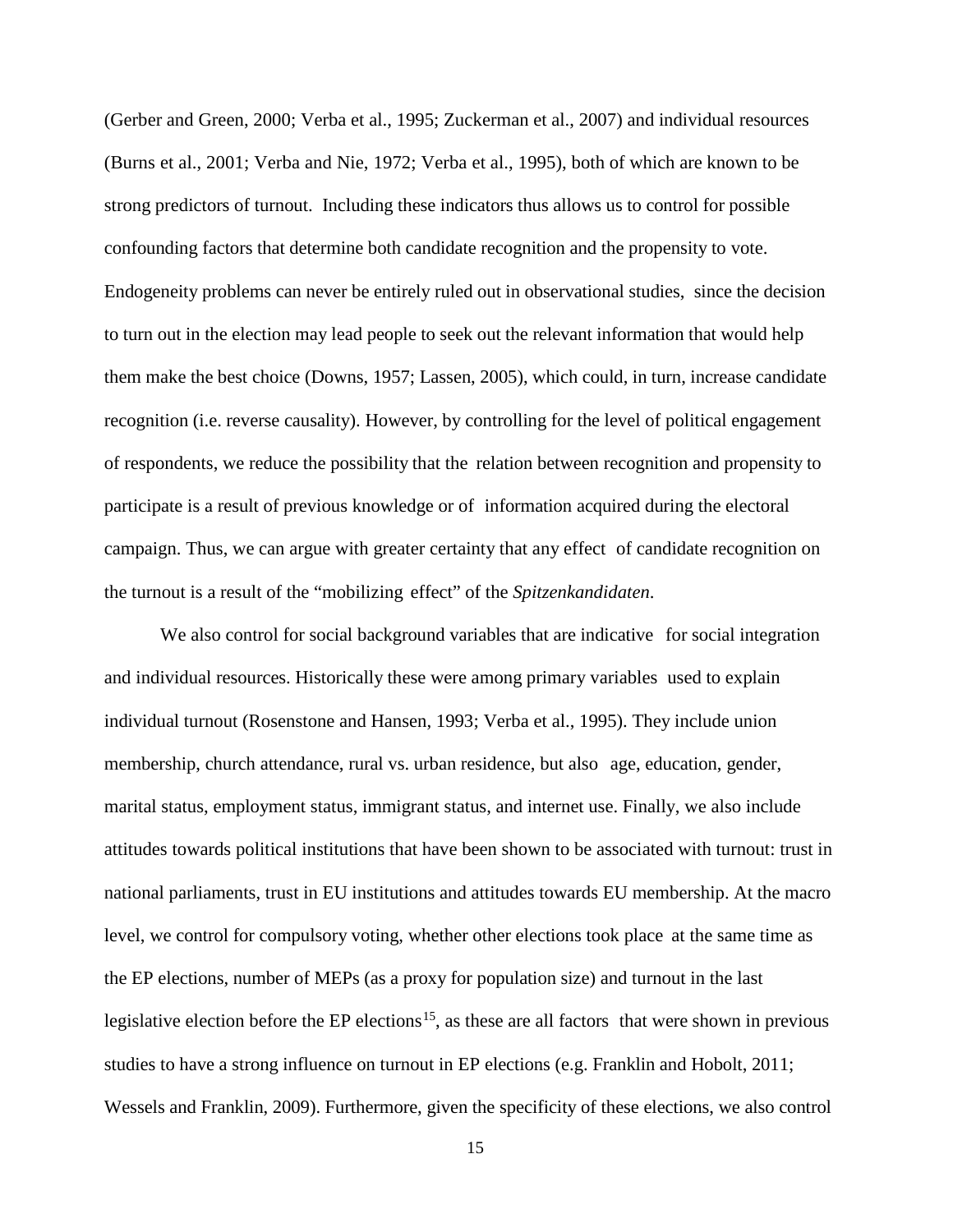for a possible "home country" effect by using a dummy variable that takes the value 1 for the three countries of the candidates (Germany, Luxembourg and Belgium) and zero otherwise. [16](#page-30-2) All independent variables were rescaled to have values between a theoretical minimum of 0 and a theoretical maximum of 1, thus allowing for a direct comparison of the strength of their effects (see Appendix 1 for a complete description of all variables).

In order to test our hypotheses, we proceed in two steps. First we present country level descriptive data, which provide illustrative evidence of the aggregate relation between turnout and the mobilisation efforts of the candidates. Second we estimate a series of multilevel logistic regression models to identify the mobilization effects of the *Spitzenkandidaten* on the propensity to vote in the 2014 EP elections.<sup>[17](#page-30-3)</sup> Our unit of analysis at the higher level is party systems rather than countries.[18](#page-30-4) We use random intercepts and random slopes for the variables measuring candidate recognition and grand mean centring for aggregate level variables (Enders and Tofighi, 2007).

#### **Empirical Analysis**

We start with some descriptive statistics showing turnout levels in the 2014 EP elections and the country-specific campaign of the *Spitzenkandidaten* (recognition and campaign activity).

#### **[Table 1 around here]**

Although the motto for the current European elections was "This time it's different", at a first glance this was not reflected in the 42.61% overall turnout level, which is still very low when compared to the turnout registered in first-order national elections. Nonetheless, when we exclude turnout in Croatia – the Union's most recent member that did not participate in the 2009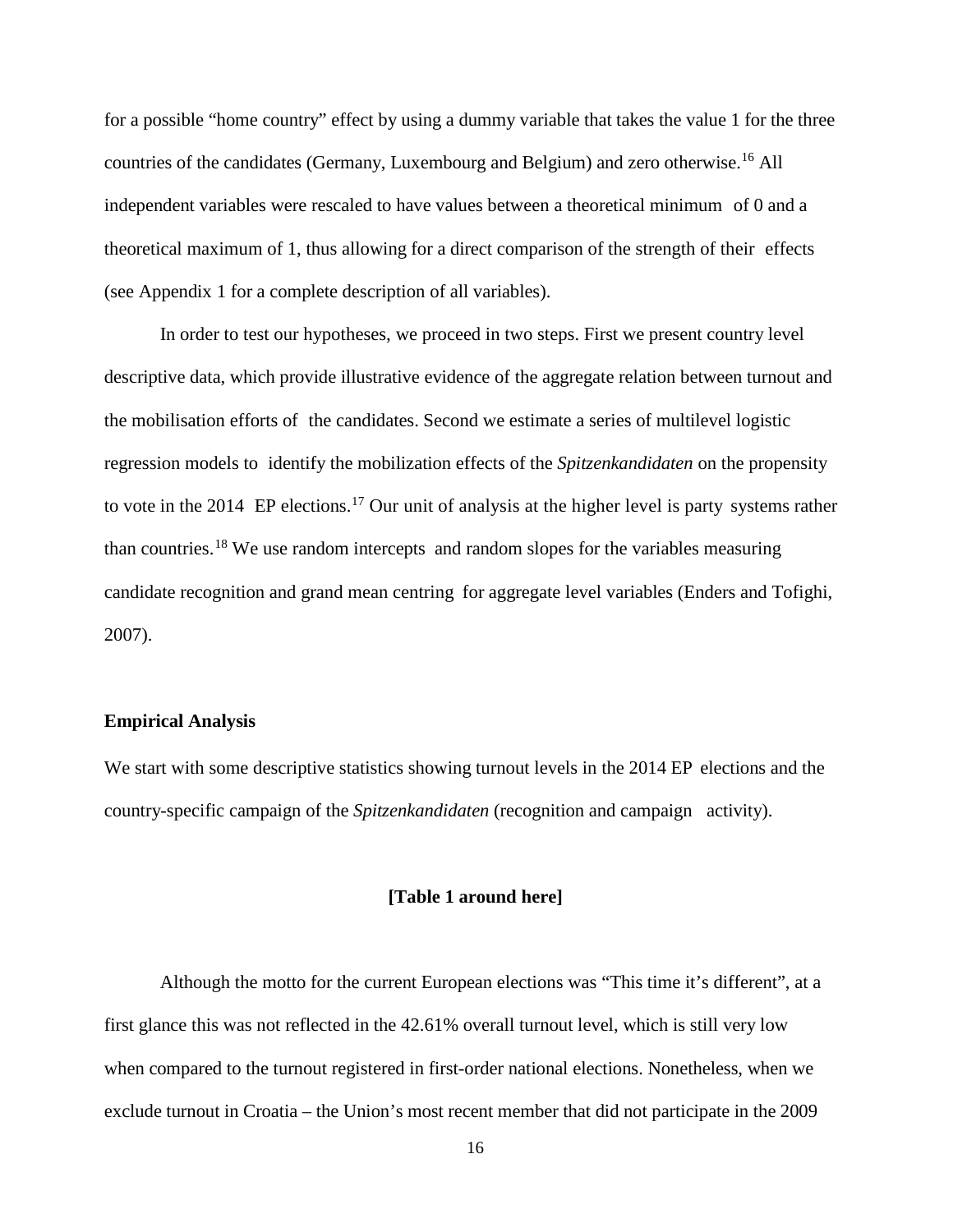election - turnout across the EU was slightly higher than in 2009 at 43.78%. Furthermore, in ten of the 28 countries, we notice an increase in turnout.

Turning to the campaign effects of the lead candidates, our data shows that the proportion of citizens who recognized the candidates (i.e. was able to link them to the correct party) is far from impressive. Only 19 per cent of respondents recognized Juncker and 17 per cent of them recognized Schulz. These numbers are even lower for the candidate of the smallest of the three political groups that we consider (Guy Verhofstadt), who was only recognised by 9 per cent of all respondents. Of course there are significant country differences as the candidates were better known in their countries of origin and the neighbouring ones than elsewhere.

To test whether individual candidate awareness and campaign activity had an effect on turnout, we estimated a series of multilevel models shown in Table 2. Model 1 serves mostly as a reference model because it includes all the relevant variables except for the recognition of candidates and the number of their visits. A quick inspection of this model shows that the coefficients generally support the extant literature. In addition we note that all subsequent models have a better fit than Model 1.

## **[Table 2 around here[\]19](#page-31-0)**

Given the multicolliniarity between recognizing the candidates (the correlation between recognizing Schulz and recognizing Juncker is 0.61), we chose to investigate these effects separately for each candidate. First, we note that the effects of recognition reach statistical significance in the case of all the candidates . What is more, these effects are quite substantive. In the case of Schulz, recognizing him increases the likelihood of casting a vote by 37 per cent. All else being equal<sup>20</sup>, this corresponds to an increase of 7 percentage points (from 32to 39 per cent) in the predicted probability that respondents who recognized him cast a vote. The effects are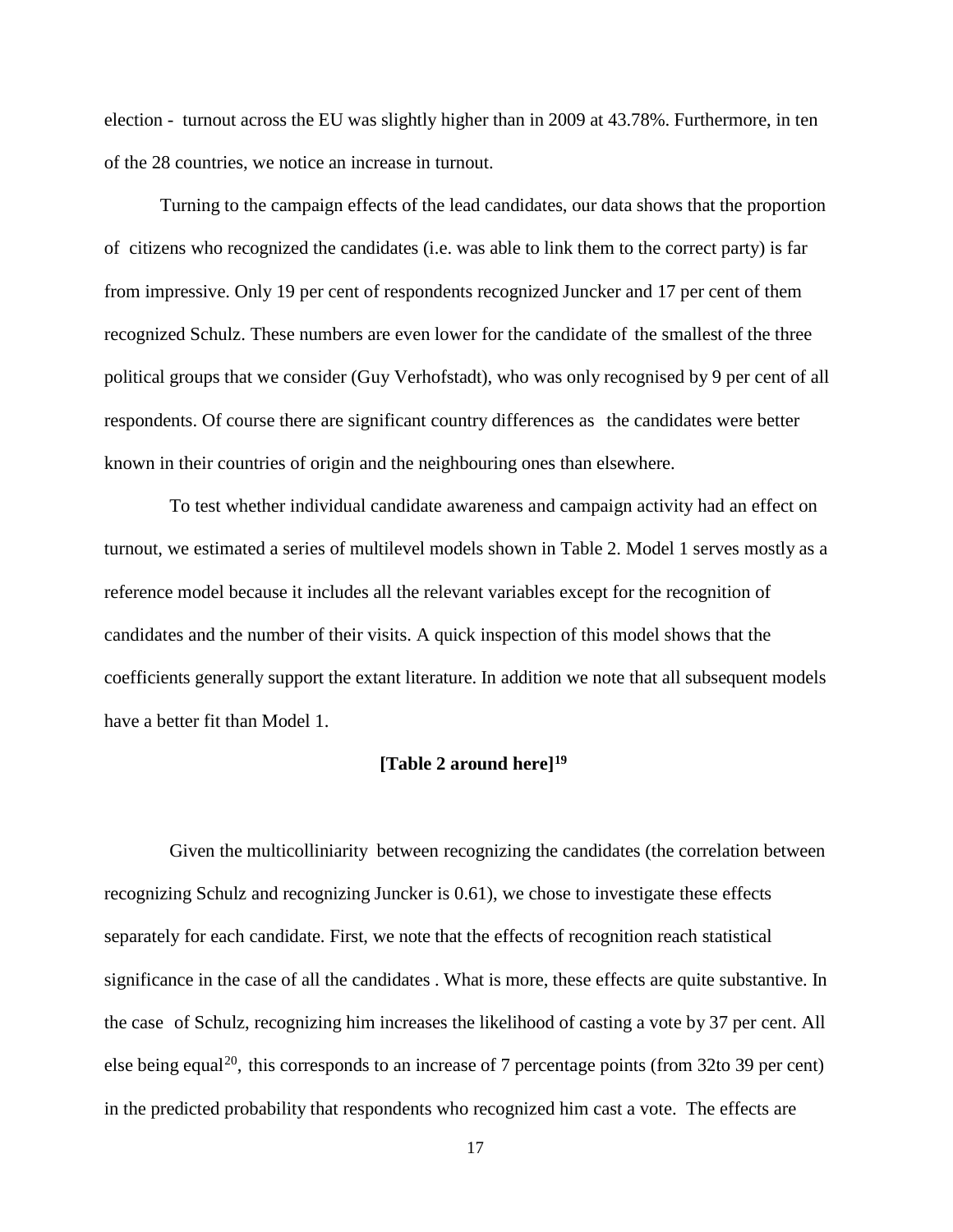similar for those who recognized Juncker. The predicted probability that they cast a vote is 44 per cent compared to 38 per cent for those who did not recognize him. For Verhofstadt, the size of the effect is substantially smaller, recognizing increasing the likelihood of casting a vote by only 17% per cent, which corresponds to an increase in the probability to vote of only 4% percentage points (from 37 to 41 per cent). . This is probably due to the fact that he was the least likely of the three to be nominated for the presidency; recognizing him therefore did very little to boost the interest in the EP elections and to mobilize citizens to go out and vote.

## **[Figure 1 around here]**

Overall, campaign personalization by the *Spitzenkandidaten*, measured as recognition, had a substantial effect on the individual's propensity to turn out. Importantly, this effect remains when controlling for potentially confounding factors such as political engagement (both general and campaign specific). Since the effects of the variables capturing political engagement basically remain the same after including candidate recognition, it appears that the latter is not simply a facet of the former.<sup>[21](#page-31-2)</sup> This does not mean that we can fully correct for any bias resulting from the potentially endogenous relationship between recognition and turnout, but including the confounding factors certainly reduces the bias. Finally, given the rather small proportion of respondents who actually recognized the Spitzenkandidaten , we need to acknowledge that the impact of personalization on the overall level of turnout is bound to be rather small.

We also examine the impact of campaign activities of the lead candidates, measured as visits in a country during the campaign. Our basic expectation is that campaign visits facilitated the interest in and awareness of the forthcoming European Parliament election and thus mobilized turnout. When looking at the main effects of the campaign visits, we only record statistically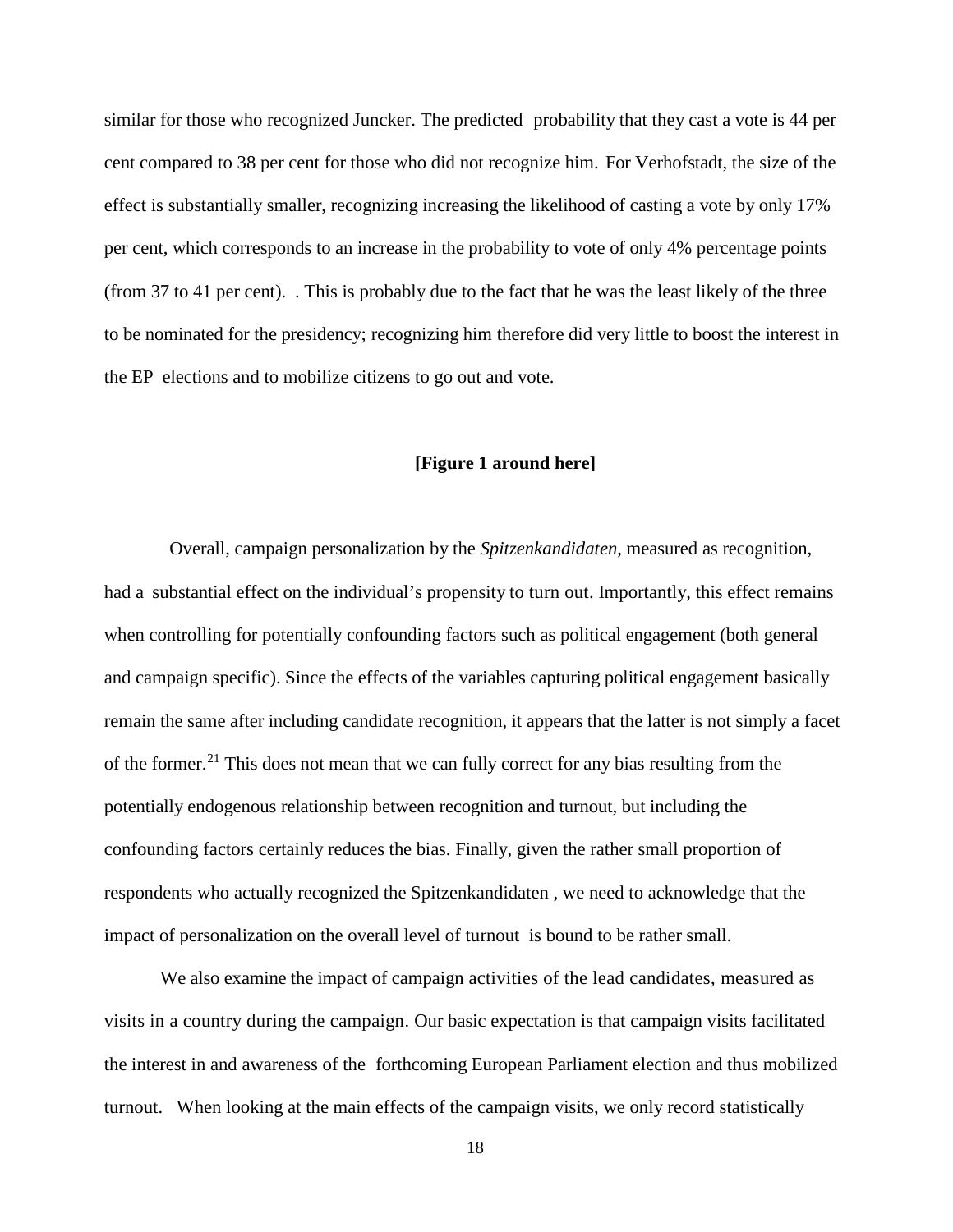significant effects for Schulz (Model 3) and Verhofstadt (Model 4). In both cases the effects are substantial, but we need to note that effect of Schulz campaign visits is almost twice as strong in with comparison to the effect Verhofstadt campaigning visits.<sup>[22](#page-31-3)</sup> What is rather puzzling is the lack of effect of Juncker's campaign activities, even though he campaign more than Verhofstadt. One possible explanation might lie in his campaigning style. Verhofstadt's campaign involved more grassroots activities such as traditional campaign rallies and meetings with party activists and supporters. Juncker's campaign, by contrast, concentrated on meetings with top level politicians, organised press briefs, participation in gala dinners, and so on – all of which might have been conducive to securing a possible appointment to the presidency of the Commission after the election rather than mobilising electoral support in the first place (see Appendix 2 for the description of the campaign visits).

## **[Figure 2 around here]**

It is also important to note that Models 2 to 5 have a better fit than Model 1 (as showed by the reduction in the AIC and -2 log likelihood). Moreover, we can clearly show that the effects of recognition (see Figure 1) and campaign visits (see Figure 2) are indeed quite substantive.<sup>[23](#page-31-4)</sup>

In addition to their direct effect on turnout, we expect these two facets of mobilization to be related. More specifically, we expect that the effect of campaigning will be stronger among those who recognize the candidates *(H.3).* The cumulative effect of recognition and campaign visits is presented in Models 5 to 5. We note that the interaction reaches statistical significance for Schulz (Model 6) and Verhofstadt (Model 7) but not for Juncker. These findings are confirmed by the joint significance of the interaction terms which is statistical significant for Schulz ( $F=5,05$ ,  $df=1$ , significant at  $p<0.05$ ) and Verhofstadt (F=6.60, df=1, significant at  $p<0.05$ ) but not for Juncker (F=0.01, df=1, not statistically significant). The lack an interactive effect in the case of Juncker is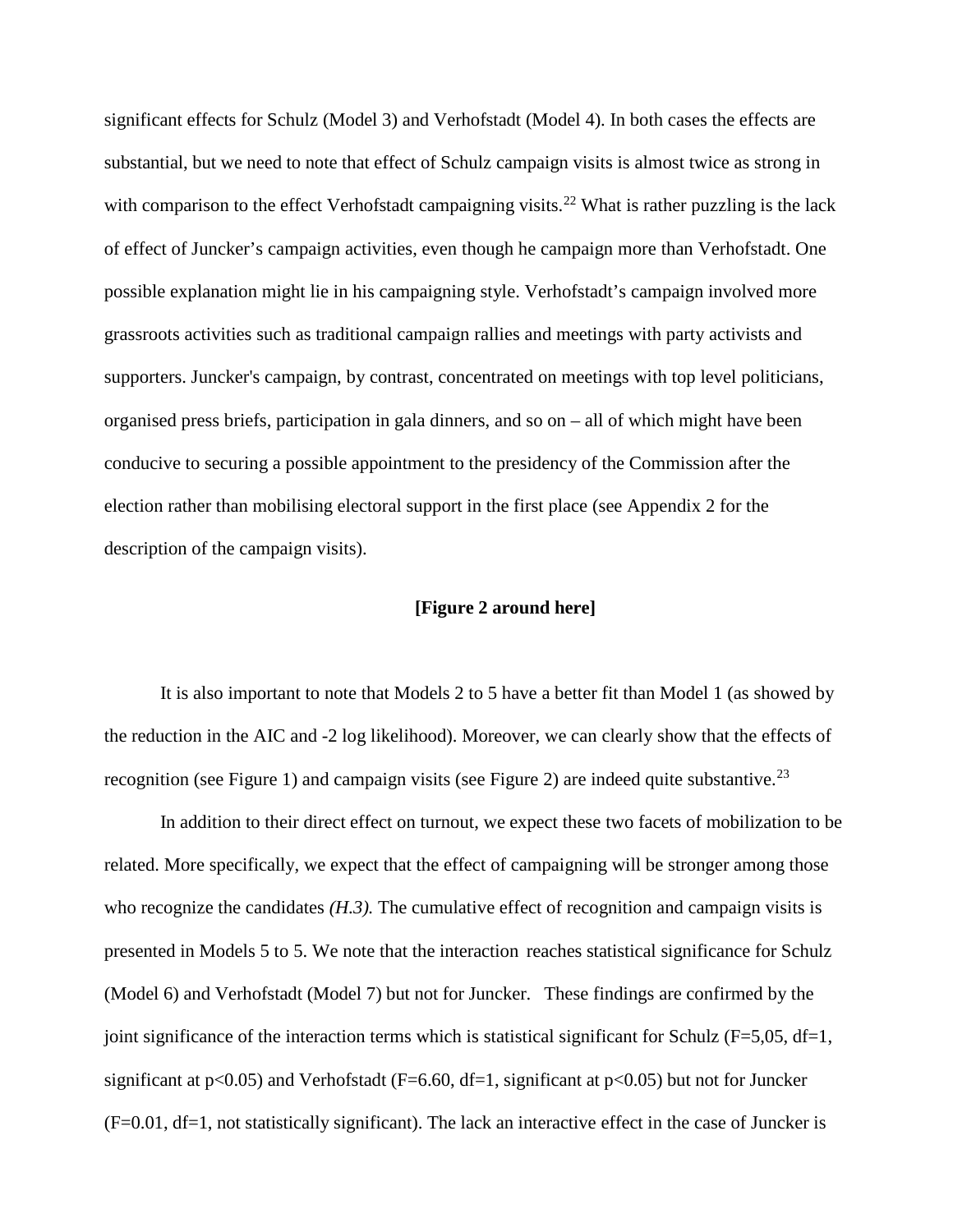not surprising given that we did not find any effect of his campaign visits on turnout. Figures 3A, 3B and 3C support our understanding of these interaction effects.

#### **[Figure 3A, 3B and 3C around here]**

When plotting the change in predicted probability to vote depending on the visits of the candidates (see figures 3.A, 3.B and 3.C) both in the case of Schulz (Figure 3A) and Verhofstadt (3B), we note that visiting a country during the campaign had a statistically significant effect only for those who recognized them (i.e. only for those who recognized the candidates the difference between visited and not visited is statistically significant different than zero)<sup>[24](#page-31-5)</sup> In the case of Schulz, the campaign visits increased the probability to vote by around 15 percentage points for those who recognized him as the S&D nominee. The effect is somewhat weaker for Verhofstadt (Figure 3B); citizens residing in countries that he visited and are able to identify him as the ALDE nominee are about 10 percentage points more likely to vote compared to those who recognize him but live in a country he did not visit. Furthermore, campaign visits had no effect for those who did not recognize these lead candidates. For Juncker, we cannot detect any moderating effect of campaign intensity; unsurprisingly given that the differences between groups are only driven by his recognition and his campaign intensity does not have a statistically significant effect per se. All in all, we find strong evidence for the moderating effect of personalization on campaign effects (i.e. visits). As we anticipated, campaign efforts only have a mobilizing effect for those who have at least some information regarding the candidates. Furthermore, it is also noteworthy that the highest probability of casting a vote was recorded among respondents who were able to identify Schulz and/or Verhofstadt as the lead candidate of their respective European party and live in region which the candidates have visited.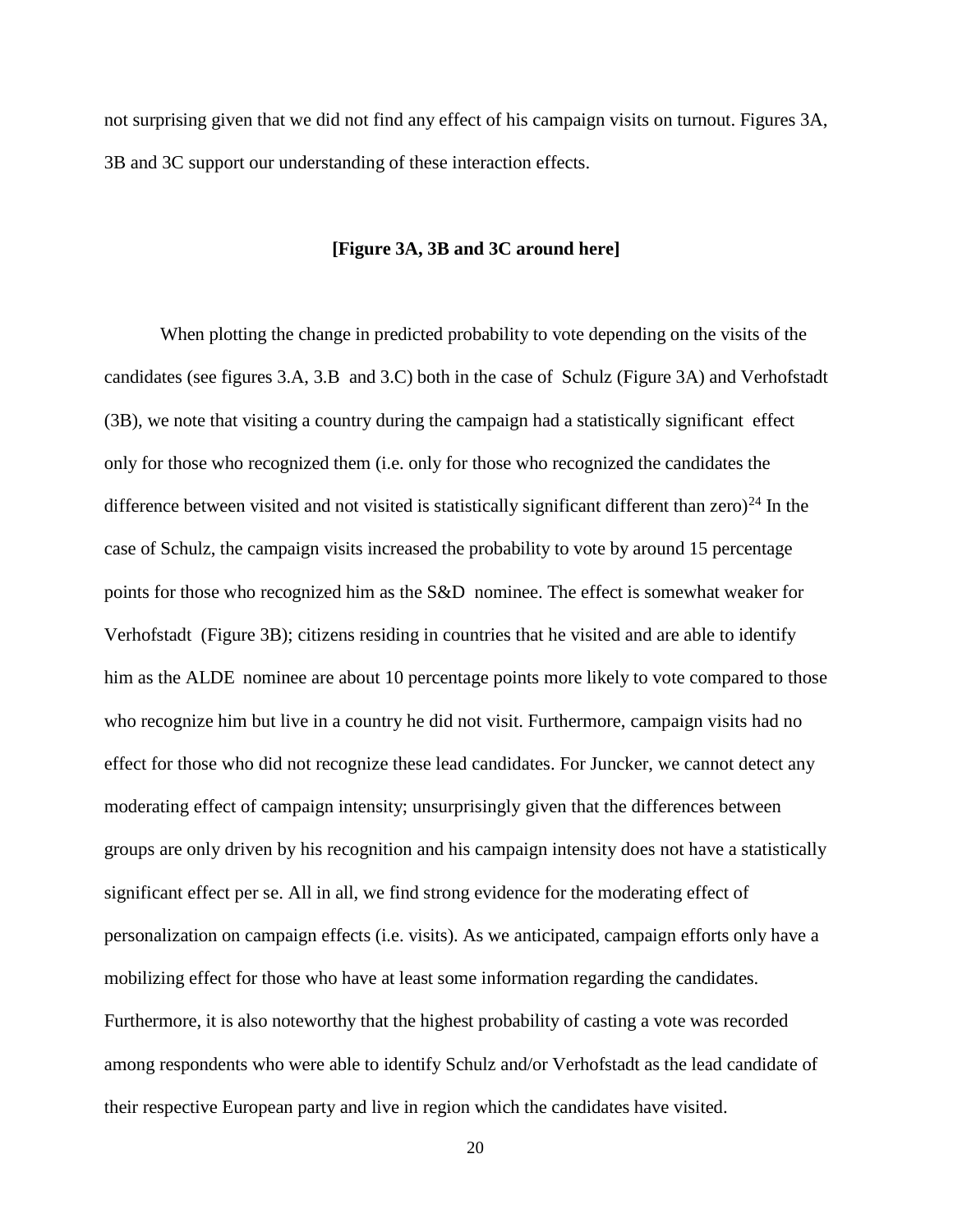#### **Discussion**

The European Parliament election of 2014 will be remembered as a triumph for the Eurosceptical parties, such as the United Kingdom Independence Party and Front National in France. But there was another significant innovation introduced in the electoral process of that election which in the long run might prove to be more consequential. The members of the eighth directly elected European Parliament were chosen in an electoral campaign which was headed by pan-European *Spitzenkandidaten* from each of the five major political groups in the European Parliament*,* who campaigned as candidates for the Presidency of the European Commission*.* This "democratic innovation", building on the Lisbon Treaty, was supported by both the European Parliament and the European Commission. For the first time in the history of direct elections to the European Parliament, voters would have a real choice that could be consequential for the election of the head of the EU's executive body. The question is whether this innovation mattered for participation in the election. The likelihood for this to happen was not high. A meagre campaign budget, a short campaign, the diversity among local member parties representing the EU-wide party federations on the ground, the obstacles introduced by the variety of different languages spoken in the member countries – all of these factors posed a challenge to the mobilizing efforts of the *Spitzenkandidaten*.

Nonetheless, our results suggest that they indeed did manage to make a difference. Based on the analysis of the representative post-election European Election Study, we find that individual candidate recognition did positively affect the likelihood of EU citizens to participate. Citizens who knew the lead candidates were also more likely to turn out. The campaign efforts of these candidates also had a significant effect on electoral participation, both directly and in the interaction with personalization: campaign visits of the *Spitzenkandidaten* helped to further increase the likelihood of turnout among citizens who recognized them.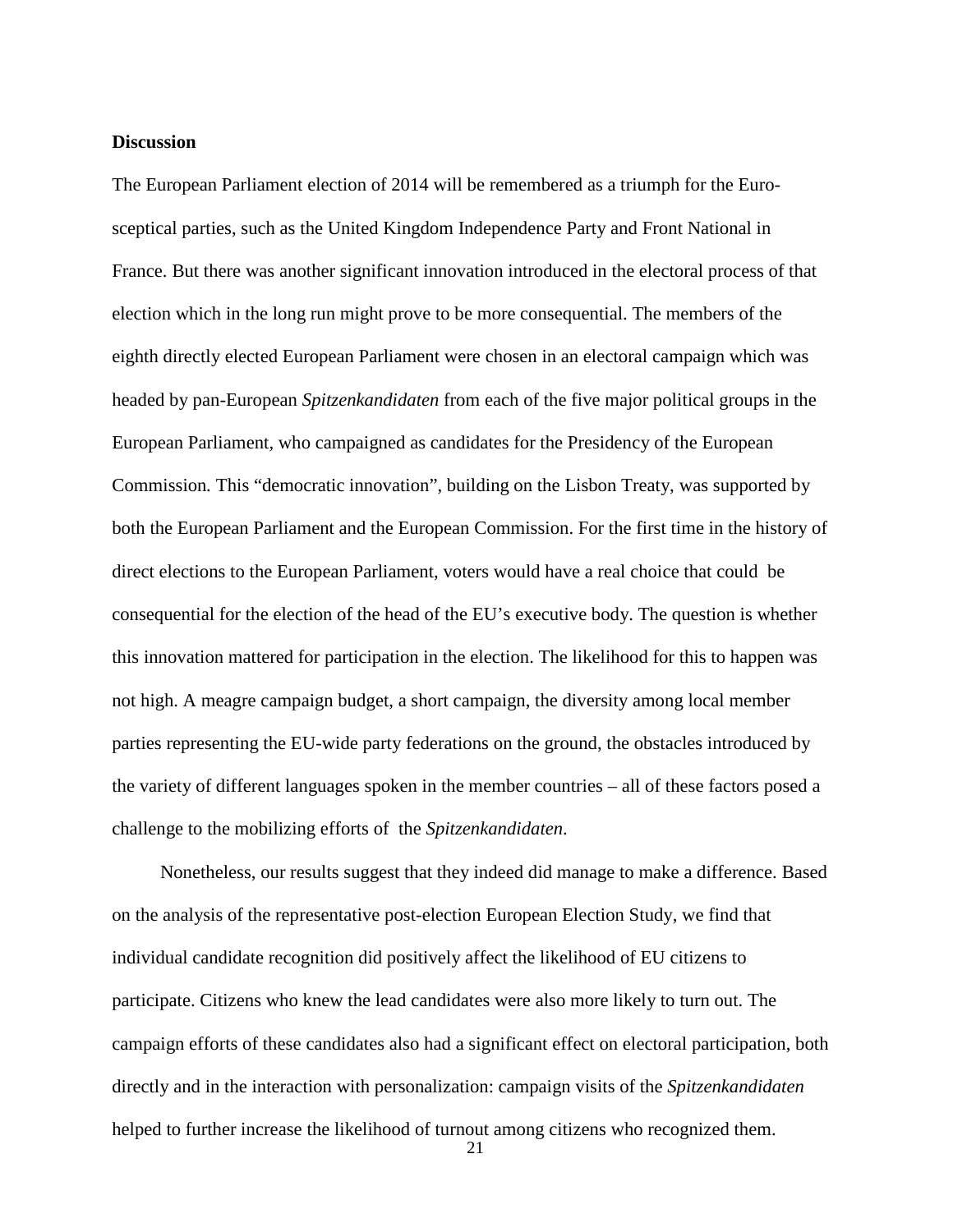To be sure, these are fairly minor effects. Only a minority of our respondents, and hence of the members of the EU electorate, were able to identify correctly which political party the lead candidates belong to. And of course, this varies starkly between member countries. As a result, the mobilizing effect of the *Spitzenkandidaten* was limited as well. We also need to acknowledge that due the cross-sectional nature of our data we cannot be sure that we were able to fully correct for the possible endogenous relationship between candidate recognition and the decision to vote. We do, however, take measures to minimize this potential problem by controlling for all of the key factors that are normally associated to turnout. Moreover, given that can find significant mobilizing effects in 2014, there are good reason to believe that this innovation of lead candidates might have an even greater effect next time around when voters will have an "incumbent" president to vote on.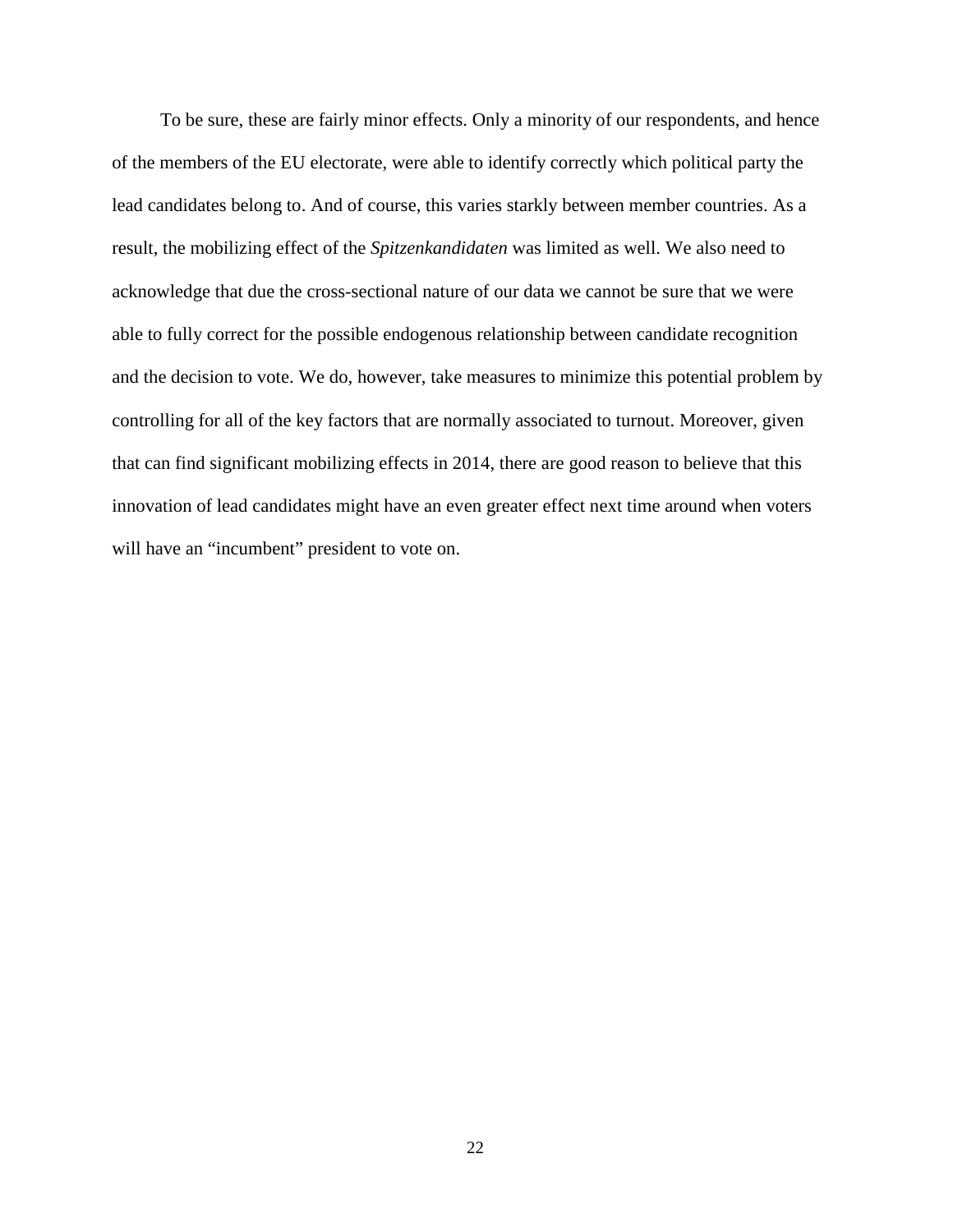| Country                      | Turnout<br>in the<br>2014 EP<br>elections | Turnout<br>in the<br>2009 EP<br>elections | Differenc<br>e in<br>turnout<br>(EP2014-<br>EP2009) | Turnout in<br>the<br>previous<br>legislative<br>elections | Candidate recognition ** |                 |                 | Number of campaign<br>visits (i.e. starting two<br>months before the<br>elections) |                              |                                  |
|------------------------------|-------------------------------------------|-------------------------------------------|-----------------------------------------------------|-----------------------------------------------------------|--------------------------|-----------------|-----------------|------------------------------------------------------------------------------------|------------------------------|----------------------------------|
|                              |                                           |                                           |                                                     |                                                           | Juncker                  | Schulz          | Verhofs<br>tadt | Juncker                                                                            | Schulz                       | Verho<br>fstadt                  |
| Austria                      | 45.39%                                    | 45.97                                     | $-0.58%$                                            | 74.91%                                                    | 43.90%                   | 39.77%          | 15.80%          | 1                                                                                  | 1                            | 1                                |
| Belgium                      | 89.64%                                    | 90.39                                     | $-0.75%$                                            | 89.45%                                                    | 31.09%                   | 25.55           | 69.46           | 4                                                                                  | $\overline{2}$               | 8                                |
| Bulgaria                     | 35.84%                                    | 38.99                                     | $-3.15%$                                            | 52.49%                                                    | 13.45%                   | 17.63%          | 4.63%           | $\mathbf{1}$                                                                       | 1                            | $\boldsymbol{0}$                 |
| Croatia                      | 25.24%                                    | 20.84*                                    | 4.40%                                               | 54.17%                                                    | 11.97%                   | 10.58%          | 4.08%           | 0                                                                                  | 1                            | 1                                |
| Cyprus                       | 43.97%                                    | 59.4                                      | $-15.43%$                                           | 78.7%                                                     | 17.17%                   | 12.08%          | 5.66%           | 2                                                                                  | $\boldsymbol{0}$             | $\boldsymbol{0}$                 |
| Czech Republic<br>Denmark    | 18.2%<br>56.3%                            | 28.22<br>59.54                            | $-10.02%$<br>$-3.24%$                               | 59.48%<br>87.74%                                          | 4.5%<br>17.42%           | 5.69%<br>11.34% | 3.40%<br>3.23%  | $\boldsymbol{0}$<br>0                                                              | $\mathbf{1}$<br>$\mathbf{1}$ | $\mathbf{1}$<br>$\boldsymbol{0}$ |
| Estonia                      | 36.52%                                    | 43.9                                      | $-7.38%$                                            | 63.53%                                                    | 4.32%                    | 5.24%           | 2.12%           | $\boldsymbol{0}$                                                                   | $\boldsymbol{0}$             | $\boldsymbol{0}$                 |
| Finland                      | 39.1%                                     | 38.6                                      | 2.4%                                                | 67.37%                                                    | 25.18%                   | 17.24%          | 11.50%          | $\mathbf{1}$                                                                       | 1                            | $\boldsymbol{0}$                 |
| Flanders                     |                                           |                                           |                                                     |                                                           | 34.40%                   | 26.72%          | 77.28%          | 3                                                                                  | 5                            | 8                                |
| France                       | 42.43%                                    | 40.63                                     | 1.8%                                                | 57.23%                                                    | 12.48%                   | 16.67%          | 2.42%           | 3                                                                                  | 5                            | 4                                |
| Germany                      | 48.1%                                     | 43.27                                     | 4.83%                                               | 71.55%                                                    | 63.65%                   | 66.93%          | 8.01%           | 8                                                                                  | 11                           | $\mathbf{1}$                     |
| <b>Great Britain</b>         |                                           |                                           |                                                     |                                                           | 8.4%                     | 2.03%           | 1.2%            | 0                                                                                  | $\overline{0}$               | $\mathbf{0}$                     |
| Greece                       | 59.97%                                    | 52.61                                     | 7.36%                                               | 62.47%                                                    | 21.84%                   | 18.25%          | 1.76%           | $\overline{c}$                                                                     | $\boldsymbol{0}$             | $\boldsymbol{2}$                 |
| Hungary                      | 28.97%                                    | 36.31                                     | $-7.34%$                                            | 61.73%                                                    | 9.15%                    | 9.69%           | 6.16%           | 0                                                                                  | $\boldsymbol{0}$             | $\boldsymbol{0}$                 |
| Ireland                      | 52.44%                                    | 58.64                                     | $-6.2%$                                             | 70.05%                                                    | 13.41%                   | 5.00 %          | 13.15%          | $\boldsymbol{0}$                                                                   | $\mathbf{1}$                 | $\mathbf{1}$                     |
| Italy                        | 57.22%                                    | 65.05                                     | $-7.83%$                                            | 75.19%                                                    | 13.20%                   | 20.26%          | 8.71%           | $\mathbf{1}$                                                                       | $\overline{c}$               | $\sqrt{5}$                       |
| Latvia                       | 30.24%                                    | 53.7                                      | $-23.46%$                                           | 59.49%                                                    | 14.69%                   | 4.17%           | 2.75%           | $\overline{c}$                                                                     | $\boldsymbol{0}$             | $\boldsymbol{0}$                 |
| Lithuania                    | 47.35%                                    | 20.98                                     | 26.55%                                              | 52.93%                                                    | 5.47%                    | 7.48%           | 4.11%           | 0                                                                                  | $\boldsymbol{0}$             | $\mathbf{0}$                     |
| Luxembourg                   | 85.55%                                    | 90.76                                     | $-5.21%$                                            | 91.15%                                                    | 80.48%                   | 45.91%          | 23.05%          | $\mathbf{1}$                                                                       | $\mathbf{1}$                 | $\boldsymbol{0}$                 |
| Malta                        | 74.8%                                     | 78.79                                     | $-3.99%$                                            | 92.95%                                                    | 34.37%                   | 49.82%          | 4.23%           | $\mathbf{1}$                                                                       | 1                            | $\boldsymbol{0}$                 |
| Netherlands                  | 37.32%                                    | 36.75                                     | 0.57%                                               | 74.56%                                                    | 23.44%                   | 16.00 %         | 24.16%          | $\mathbf{1}$                                                                       | $\boldsymbol{0}$             | $\mathbf{1}$                     |
| Northern Ireland             |                                           |                                           |                                                     |                                                           | 10.36%                   | 9.17%           | 4.73%           | 0                                                                                  | $\mathbf{1}$                 | $\boldsymbol{0}$                 |
| Poland                       | 23.83%                                    | 24.53                                     | $-0.7%$                                             | 48.92%                                                    | 5.56%                    | 6.79%           | 5.15%           | 1                                                                                  | $\mathbf{1}$                 | 1                                |
| Portugal                     | 33.67%                                    | 36.77                                     | $-3.1%$                                             | 58.03%                                                    | 12.58%                   | 9.20%           | 4.94%           | $\overline{\mathbf{c}}$                                                            | 1                            | $\boldsymbol{0}$                 |
| Romania                      | 32.44%                                    | 27.67                                     | 4.77%                                               | 41.76%                                                    | 5.42%                    | 11.64%          | 3.34%           | $\boldsymbol{0}$                                                                   | $\mathbf{1}$                 | 1                                |
| Slovakia                     | 13.05%                                    | 19.64                                     | $-6.59%$                                            | 59.11%                                                    | 6.58%                    | 6.48%           | 5.11%           | 1                                                                                  | $\boldsymbol{0}$             | $\boldsymbol{0}$                 |
| Slovenia                     | 24.55%                                    | 28.37                                     | $-3.82%$                                            | 65.6%                                                     | 17.67%                   | 15.84%          | 8.92%           | $\boldsymbol{0}$                                                                   | $\mathbf{1}$                 | 1                                |
| Spain                        | 43.81%                                    | 44.87                                     | $-1.06%$                                            | 68.94%                                                    | 10.94%                   | 10.32%          | 3.35%           | $\mathbf{1}$                                                                       | 3                            | 1                                |
| Sweden                       | 51.07%                                    | 45.53                                     | 5.54%                                               | 84.63%                                                    | 21.15%                   | 11.54%          | 5.16%           | 0                                                                                  | $\mathbf{1}$                 | 1                                |
| UK<br>Wallonia               | 35.6%                                     | 34.7                                      | 0.7%                                                | 65.1%                                                     | 8.87%<br>25.58%          | 3.73%<br>23.97% | 2.04%<br>58.82% | $\boldsymbol{0}$<br>5                                                              | $\boldsymbol{0}$<br>3        | $\boldsymbol{0}$<br>$\tau$       |
| EU mean                      | 42,61%                                    | 43.00%                                    | $-0.46%$                                            | 67.47%                                                    | 18.91%                   | 16.87%          | 8.78%           |                                                                                    |                              |                                  |
| EU mean<br>(without Croatia) | 43.78%                                    | 43.00%                                    | 0.78%                                               |                                                           |                          |                 |                 |                                                                                    |                              |                                  |

Table 1: Election turnout and candidate recognition, country level descriptives.

\* turnout level in the 2013 EP elections, \*\* unweighted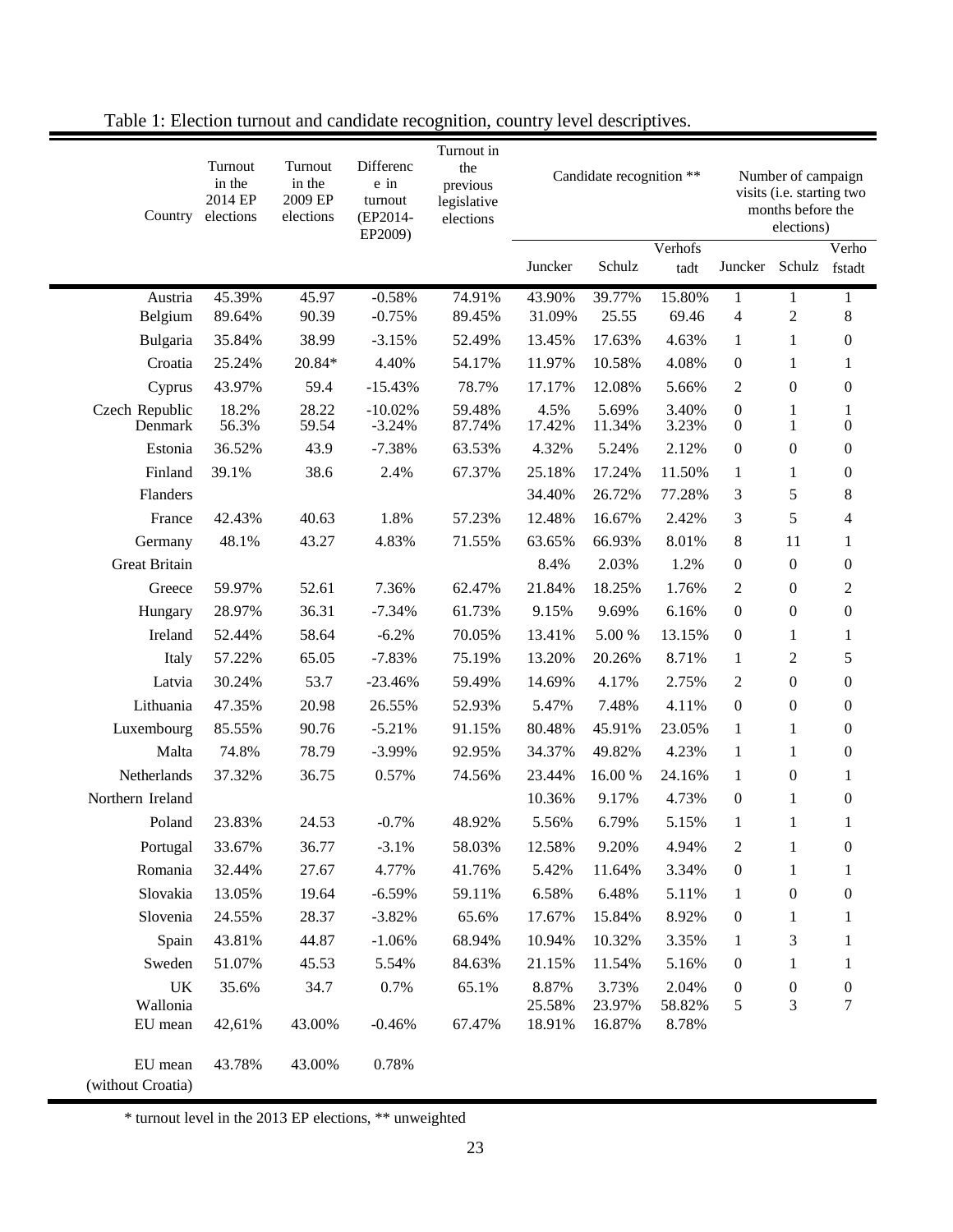|                    | Model 1: Without<br>the candidates | Model 2: Juncker       | Model 3 Schulz         | Model 4: Verhofstadt  | Mode 5: Juncker,<br>visits interaction | Model 6: Schulz<br>visits interaction | Model 7: Verhofstadt<br>visits interaction |
|--------------------|------------------------------------|------------------------|------------------------|-----------------------|----------------------------------------|---------------------------------------|--------------------------------------------|
| Fixed effects      |                                    |                        |                        |                       |                                        |                                       |                                            |
| Intercept          | $-4.403***$ (0.171)                | $-4.410***$<br>(0.216) | $-4.684***$<br>(0.222) | $-4.524***$ (0.192)   | $-4.415***$<br>(0.224)                 | $-4.498***$<br>(0.232)                | $-4.363***$<br>(0.198)                     |
| candidate          |                                    |                        |                        |                       |                                        |                                       |                                            |
| recognition        |                                    | $0.248***$<br>(0.058)  | $0.314***$<br>(0.067)  | $0.177*$ $(0.087)$    | $0.255**$<br>(0.097)                   | (0.121)<br>0.084                      | $-0.063$<br>(0.126)                        |
| knowledge          | $0.508***$ (0.067)                 | $0.459***$<br>(0.067)  | $0.453***$<br>(0.067)  | $0.493***$<br>(0.067) | $0.459***$<br>(0.067)                  | $0.452***$<br>(0.067)                 | $0.493***$<br>(0.067)                      |
| interest           | $0.451***$ $(0.065)$               | $0.425***$<br>(0.065)  | $0.426***$<br>(0.065)  | $0.448***$<br>(0.065) | $0.425***$<br>(0.065)                  | $0.425***$<br>(0.065)                 | $0.446***$<br>(0.065)                      |
| political efficacy | $3.812***$ (0.126)                 | $3.815***$<br>(0.126)  | $3.811***$<br>(0.126)  | 3.802***<br>(0.126)   | 3.815***<br>(0.126)                    | 3.815***<br>(0.126)                   | 3.804***<br>(0.126)                        |
| partisanship       | $0.580***$ $(0.035)$               | $0.572***$<br>(0.035)  | $0.568***$<br>(0.035)  | $0.573***$<br>(0.035) | $0.571***$<br>(0.035)                  | $0.567***$<br>(0.035)                 | $0.572***$<br>(0.035)                      |
| campaign           |                                    |                        |                        |                       |                                        |                                       |                                            |
| involvement        | $1.911***$ (0.107)                 | $1.889***$<br>(0.107)  | $1.880***$<br>(0.107)  | $1.904***$ (0.107)    | 1.889***<br>(0.107)                    | $1.879***$<br>(0.107)                 | 1.902***<br>(0.107)                        |
| candidate          |                                    |                        |                        |                       |                                        |                                       |                                            |
| campaign visits    |                                    | $0.177$ $(0.216)$      | $0.520**$ (0.195)      | $0.305+ (0.180)$      | $0.185$ $(0.237)$                      | $0.243$ $(0.221)$                     | 0.010<br>(0.204)                           |
| rec candidate X    |                                    |                        |                        |                       |                                        |                                       |                                            |
| visits             |                                    |                        |                        |                       | $-0.010$ $(0.116)$                     | $0.313*$ $(0.140)$                    | $0.416*$<br>(0.162)                        |
| Random effects     |                                    |                        |                        |                       |                                        |                                       |                                            |
| (variance)         |                                    |                        |                        |                       |                                        |                                       |                                            |
| Intercept          | 0.253                              | 0.276                  | 0.285                  | 0.281                 | 0.274                                  | 0.64                                  | 0.257                                      |
| candidate          |                                    |                        |                        |                       |                                        |                                       |                                            |
| recognition        |                                    | 0.019                  | 0.046                  | 0.073                 | 0.019                                  | 0.031                                 | 0.050                                      |
| Residual           |                                    |                        |                        |                       |                                        |                                       |                                            |
| (median)           | 0.247                              | 0.250                  | 0.247                  | 0.251                 | 0.250                                  | 0.247                                 | 0.249                                      |
| N individual       | 24137                              | 24137                  | 24137                  | 24137                 | 24137                                  | 24137                                 | 24137                                      |
| N system           | 30                                 | 30                     | 30                     | 30                    | 30                                     | 30                                    | 30                                         |
| Log Likelihood     | $-11,673$                          | $-11,655$              | $-11,641$              | $-11,661$             | $-11,655$                              | $-11,639$                             | $-11,657$                                  |
| <b>AIC</b>         | 23,406                             | 23,378                 | 23,350                 | 23,389                | 23,380                                 | 23,347                                | 23,385                                     |

|  | Table 2: Effect of candidate recognition and campaigning on turnout <sup>25</sup> |  |  |
|--|-----------------------------------------------------------------------------------|--|--|
|  |                                                                                   |  |  |
|  |                                                                                   |  |  |
|  |                                                                                   |  |  |
|  |                                                                                   |  |  |

logit coefficients, standard errors in parenthesis; +denote p<0.1 \*denotes p<0.05; \*\*denotes p<0.01; \*\*\*denotes p<0.001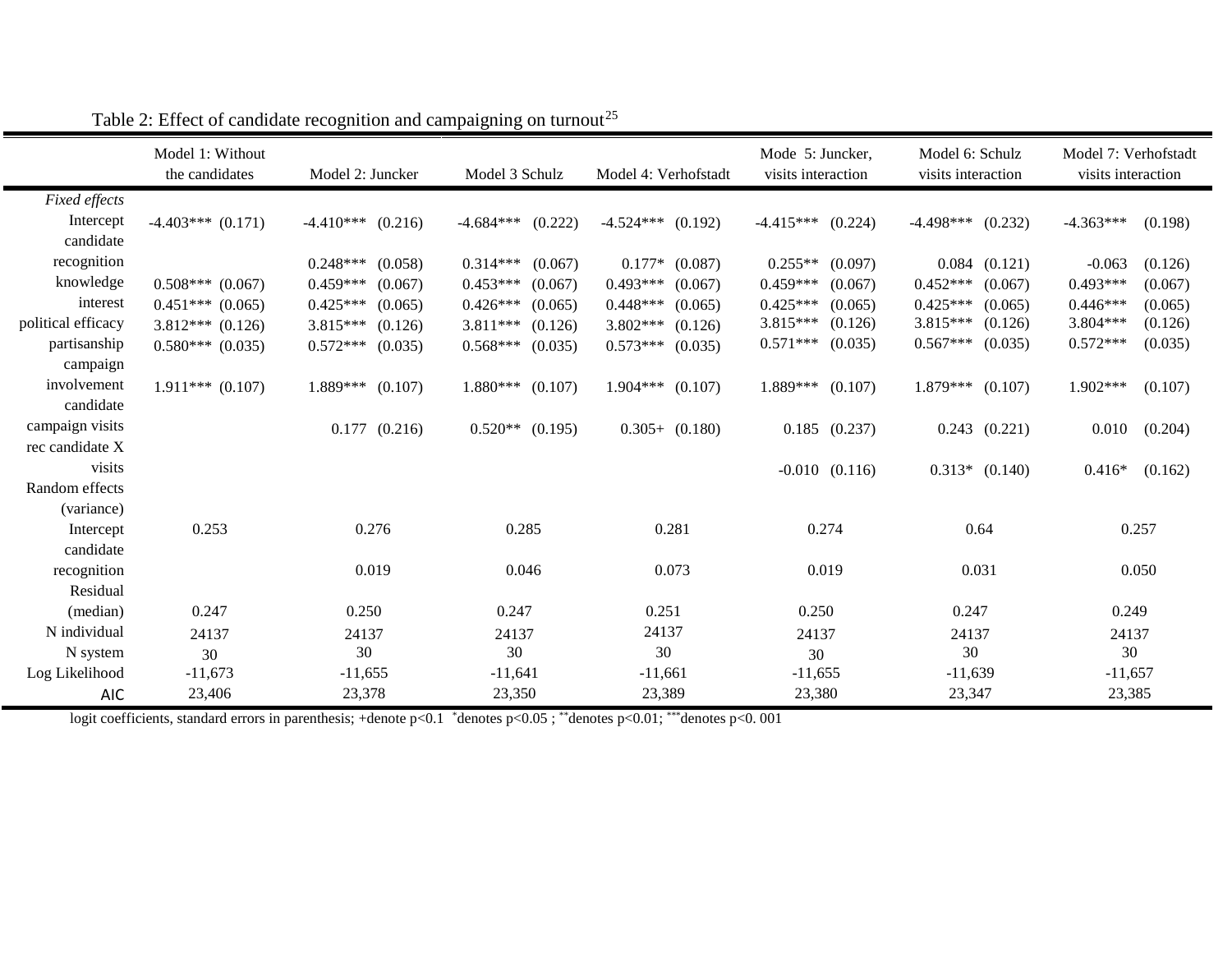

**Figure 1: Unconditional effect of recognition (changes in predicted probabilities)**

**Figure 2: Unconditional effect of campaigning (changes in predicted probabilities)**

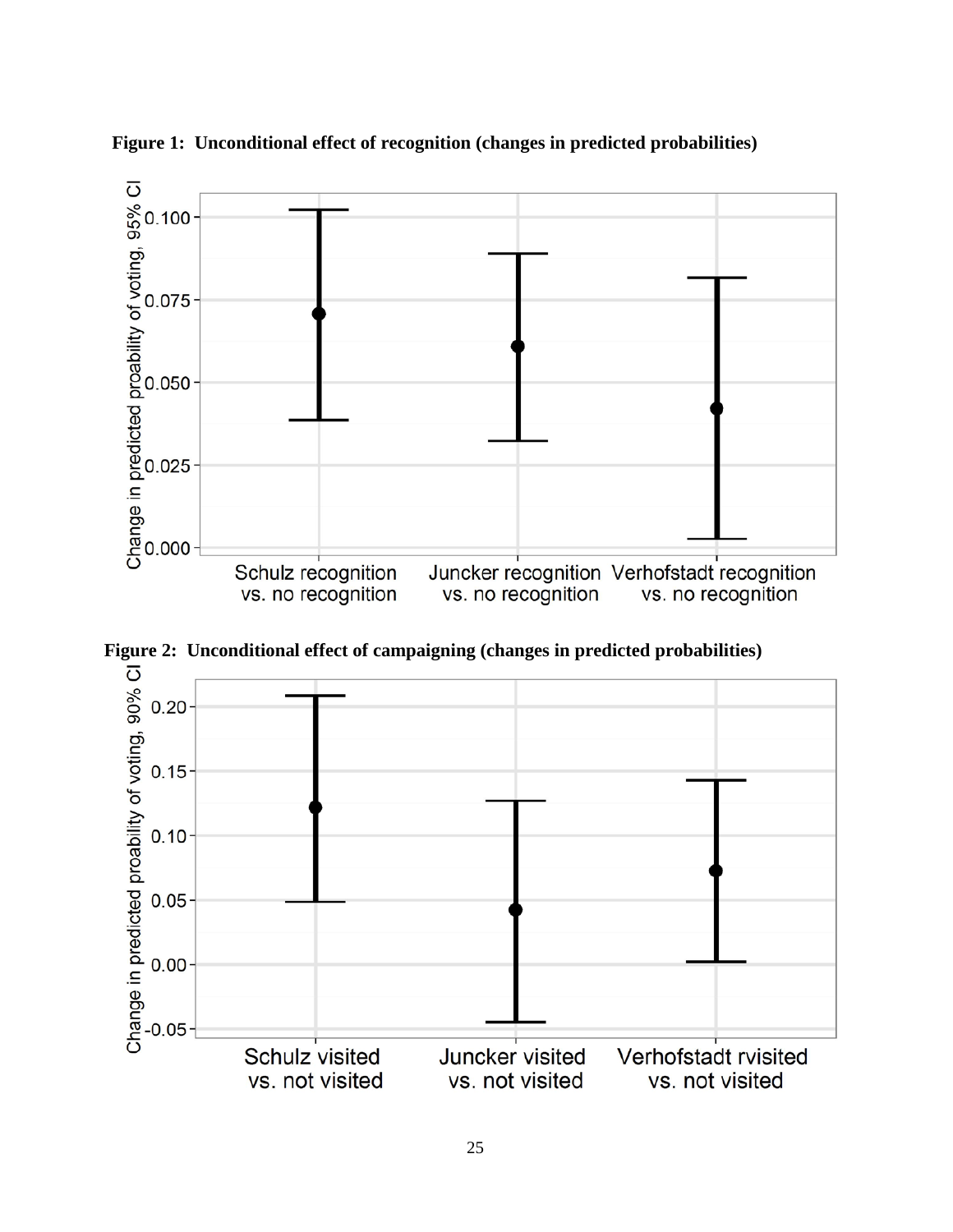

**Figure 3.A: Moderating effect of recognition depending on campaign visits, Schulz (changes in predicted probabilities)** 

**Figure 3.B Moderating effect of recognition depending on campaign visits, Verhofstadt (changes in predicted probabilities)**

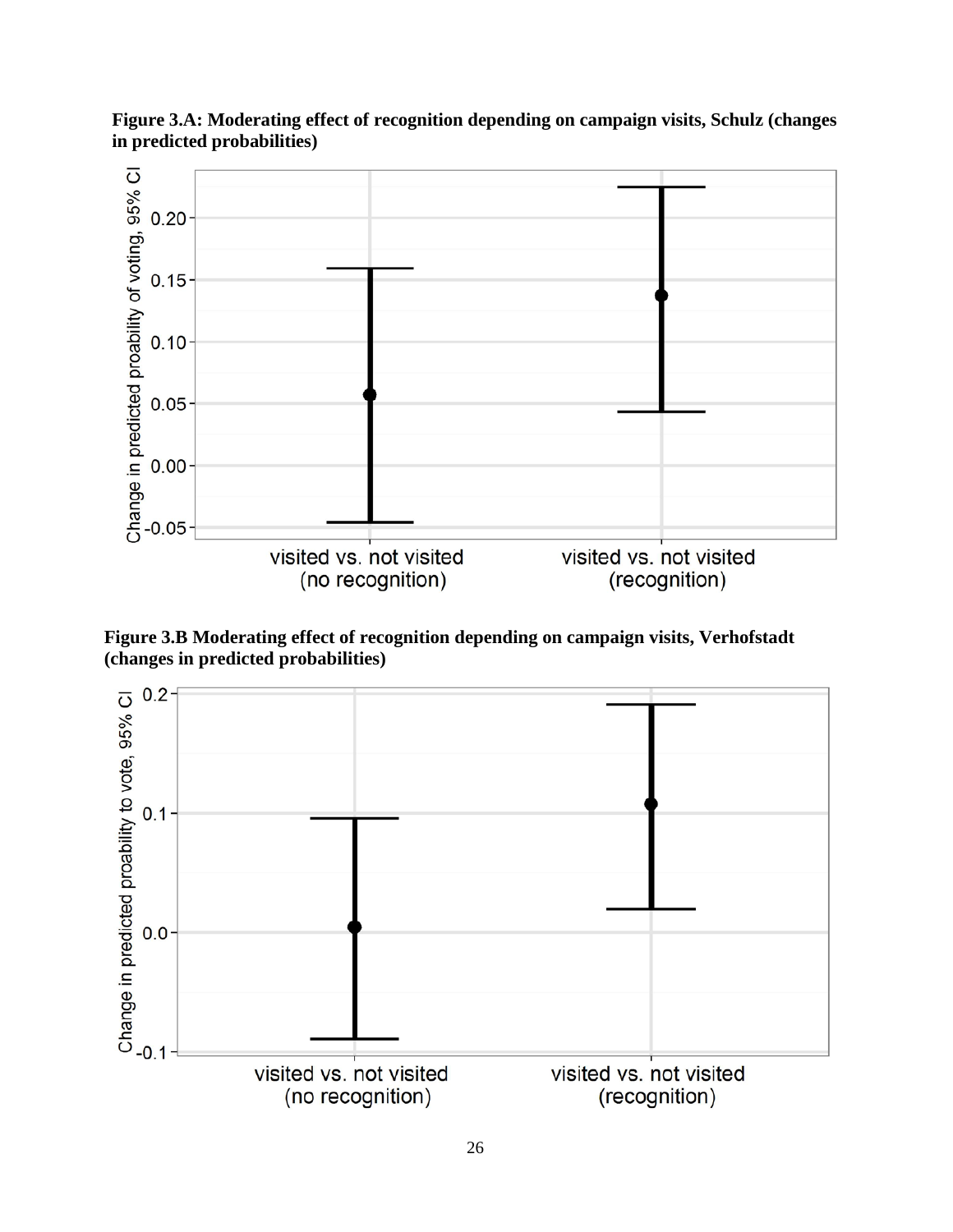

**Figure 3C: Moderating effect of recognition depending on campaign visits, Juncker (changes in predicted probabilities)**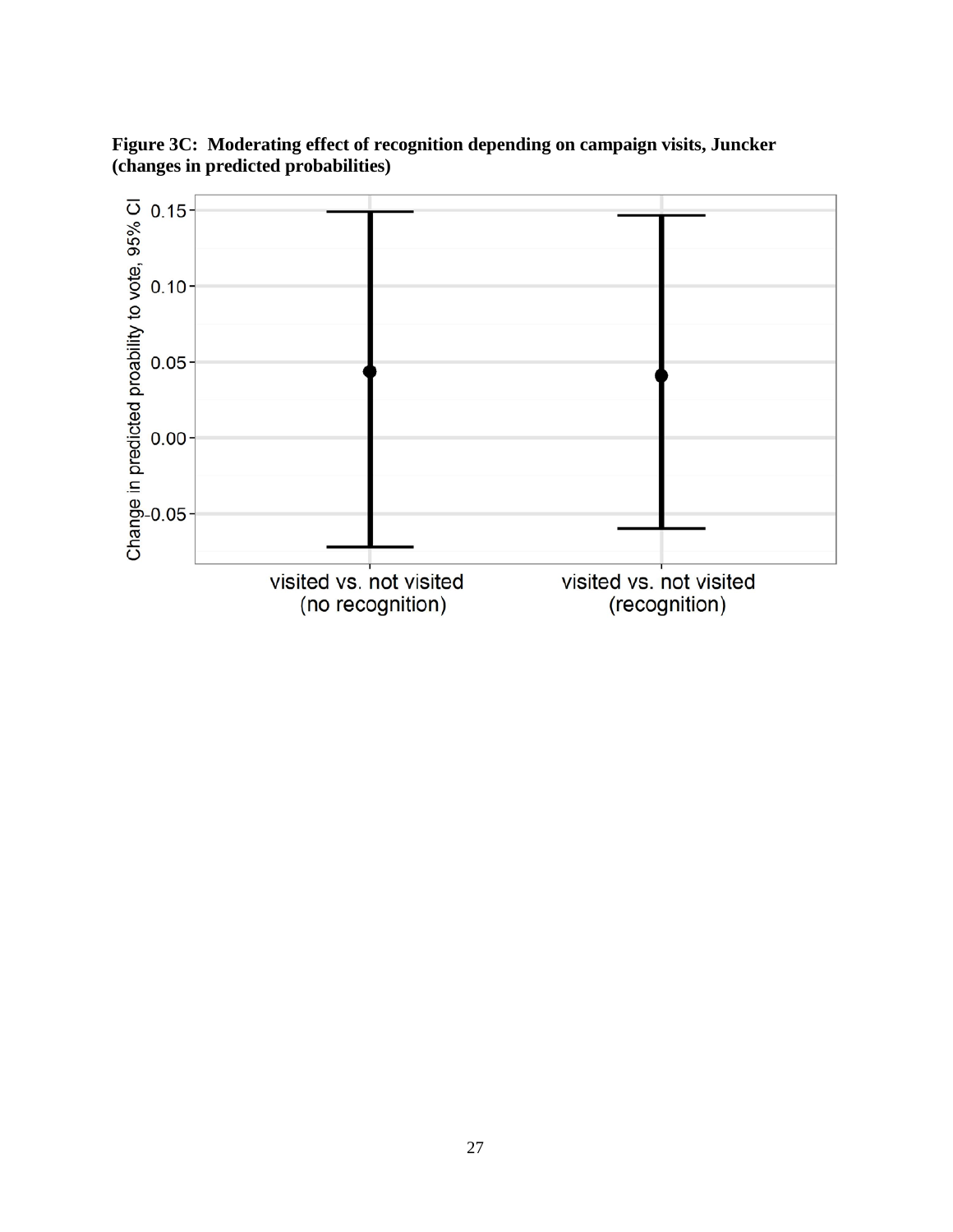### **Notes**

 $<sup>1</sup>$  The two political groups that decided not to put forward candidates were the soft Eurosceptic</sup> European Conservatives and Reformists (ECR) and the hard Eurosceptic Europe for Freedom and Democracy (EFD).

 $2$  The governments of the United Kingdom and Hungary most openly were opposed to this decision.

<sup>3</sup> "Taking into account the elections to the European Parliament and after having held the appropriate consultations, the European Council, acting by a qualified majority, shall propose to the European Parliament a candidate for President of the Commission. This candidate shall be elected by the European Parliament by a majority of its component members. If he does not obtain the required majority, the European Council, acting by a qualified majority, shall within one month propose a new candidate who shall be elected by the European Parliament following the same procedure". (Article 17(7) TEU).

<sup>4</sup> European Parliament Resolution of 22 November 2012 on the elections to the European Parliament in 2014 (2012/2829(RSP))

<sup>5</sup> Commission Recommendation of 12 March 2013 on enhancing the democratic and efficient conduct of the elections to the European Parliament (2013/142/EU)

<sup>6</sup> The survey was conducted by AMR GmbH Dusseldorf on behalf of the AECR. The poll was in the field on 25 and 26 of May on a sample base of 12,132 respondents across 15 EU countries (6,083 voters and 6,049 non-voters).

 $<sup>7</sup>$  The source of these number is the TNS leader watch available at, http://www.tnsglobal.com/what-</sup> [we-do/european-leader-](http://www.tnsglobal.com/what-we-do/european-leader-)watch

<sup>8</sup> Analyses have shown that there has been little or no decline in individual countries, beyond a one-time drop often seen following the founding election in each country, but EU enlargement has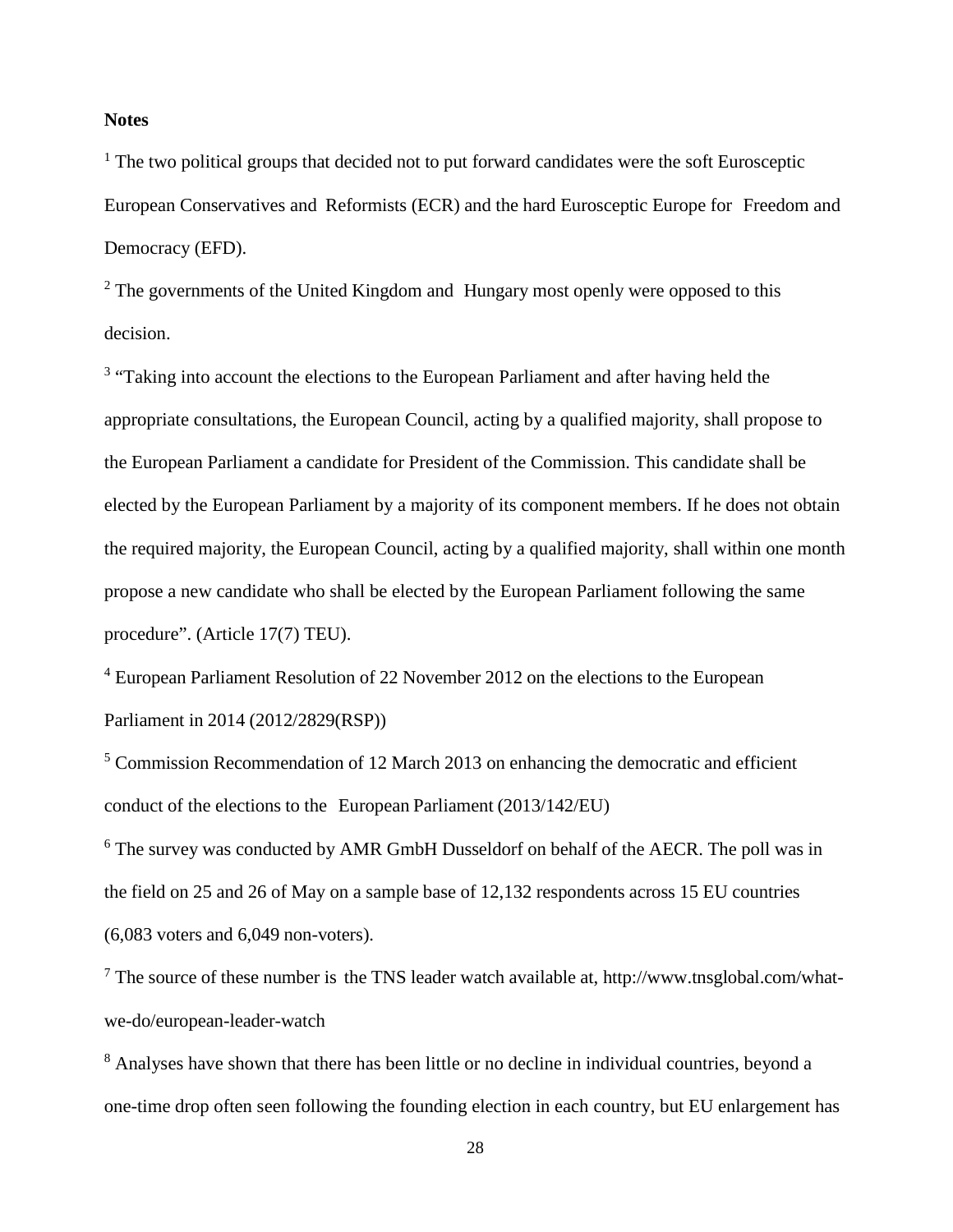<span id="page-28-0"></span>brought into the Union countries with lower turnout (both at EP and national elections) and its changing composition has certainly yielded declining turnout over the EU as a whole (see Franklin 2001; Trechsel, De Sio and Grazia 2014).

<span id="page-28-2"></span><span id="page-28-1"></span><sup>9</sup> We need to acknowledge that it might also be the case that *Spitzenkandidaten* do not mobilize voters, but citizens who are mobilized to vote by other facets of the campaign are more motivated to acquire information (Shineman, 2012) and hence also gain information about the existence of the *Spitzenkandidaten.* Nevertheless this seems less likely given that previous research clearly shows that the acquisition of information during electoral campaigns, in our case being aware of the existence of competing candidates for the presidency of the EC, increases the propensity to turnout (Larcinese, 2007; Lassen, 2005).

<span id="page-28-3"></span><sup>10</sup> As we have pointed out earlier, Schulz was the President of the European Parliament at the time of the election campaign, Juncker was the former Prime Minister of Luxembourg and head of the Euro Zone, and Verhofstadt was the Prime Minister of several previous Belgian governments. <sup>11</sup> The EES part of the study was funded by a consortium of private foundations, led by the Volkswagen Foundation and supported in addition by the Mercator Foundation, the Swedish Rijksbank Foundation, and the Portuguese Gulbenkian Foundation. The study benefited in addition from the generous support of TNS Opinion.

<span id="page-28-5"></span><span id="page-28-4"></span><sup>12</sup> More details regarding the study can be found at <http://eeshomepage.net/voter-study-2014/>; questionnaires in both English and French are available at the following link: eeshomepage.net/wpcontent/uploads/2014/05/Master-Questionnaire.pdf

<span id="page-28-7"></span><span id="page-28-6"></span><sup>13</sup> "Socialists & Democrat (S&D)" (identified e.g. in Germany by mentioning the SPD), "European People's Party (EPP)" (identified in Germany by the CDU/CSU), "Liberals and Allies Group (ALDE)" (identified in German by the FDP) and finally "The Greens" (identified in Germany by Die Grünen). In countries where two or more parties were expected to join an EP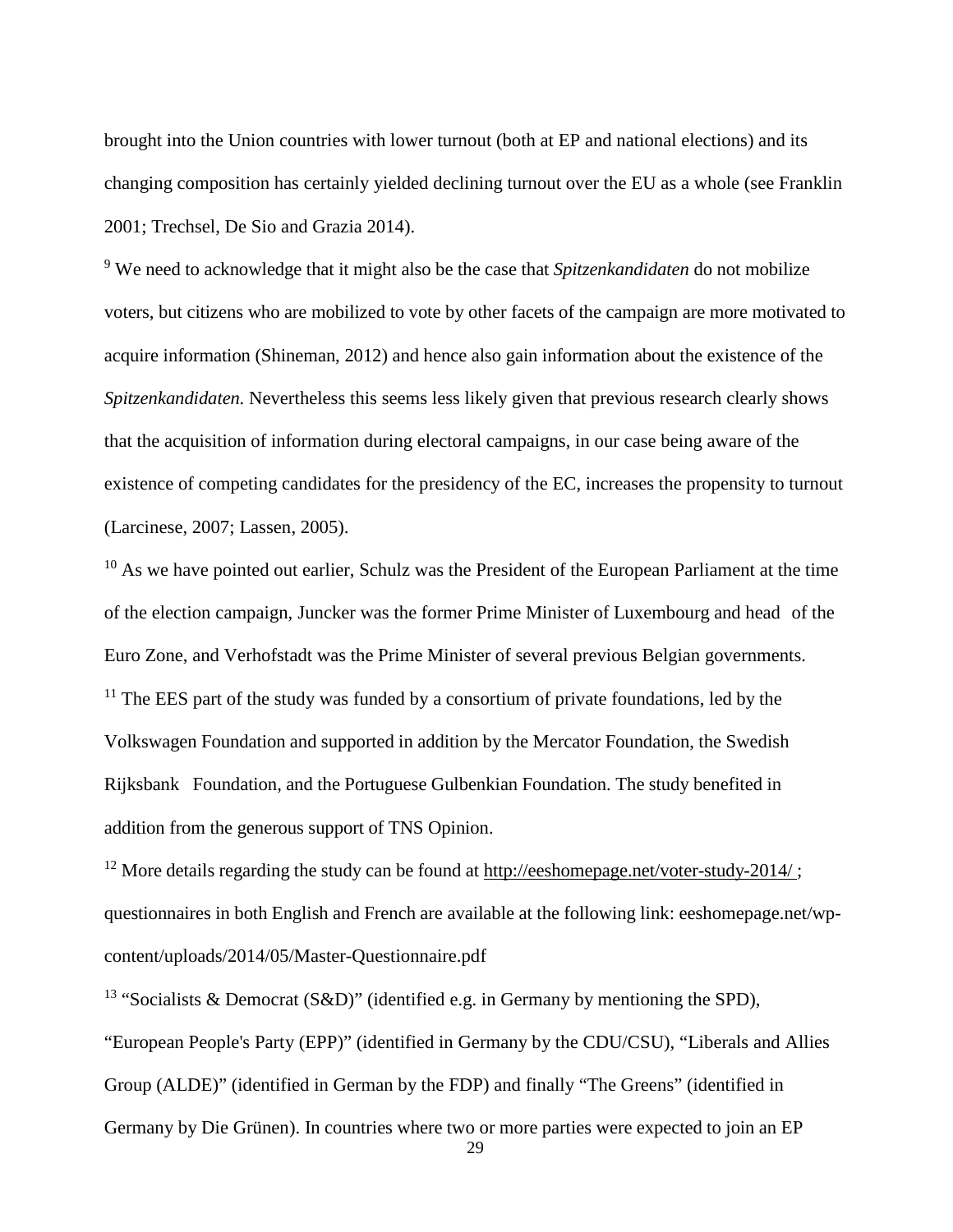group, the biggest party was mentioned. In countries where there was no party supporting one of the four EP groups, only the name of the EP group was provided.

<span id="page-29-1"></span><span id="page-29-0"></span><sup>14</sup> Given the distribution of the variable (see Appendix 1) and the limited campaign time, we chose to use a dummy variable that takes the value 1 if the candidate visited a country and 0 otherwise. <sup>15</sup> It is worth mentioning that post-communism, the level of GDP per capita, and turnout in the previous national elections are highly correlated. Controlling for any of the three yielded a very similar pattern of results (i.e. the significance levels for the effects of interest were the same). <sup>16</sup> As the effect of campaign visits might be related to the population size (either because candidates might want to avoid small countries or because citizens in small countries consider themselves irrelevant for the outcome), we also control for the number of MEPs (as a measure of the population size) as an addition robustness check. This analysis is presented in Appendix 5 and the results are very similar to those presented in Table 2 (using the log of the population or the actual size of the population instead of the number of MEPs reveals a very similar pattern of results). Another option would be to weight the number of visits by the population size (i.e. number of MEPs), we present these results in Appendix 6. Still as population size was previously linked to turnout, we consider that mixing the two indicators in one variable is not the best solution. Another robustness check consists of including individual level turnout in the previous legislative elections in our models (see Appendix 7). Even if this is a stringent robustness test the results presented in Appendix 7 hold (i.e. they are very similar to the ones in Table 2). This indicates that even after taking into account whether respondents are habitual voters, our results hold.

<span id="page-29-4"></span><span id="page-29-3"></span><span id="page-29-2"></span><sup>17</sup> The analysis is conducted in R, using the lme4 package version 1.1-7.

<sup>18</sup> Both in Belgium and in the UK, there are effectively two party systems in operation: the Walloon and the Flemish in the Belgian case, and the British and Northern Irish in the UK case.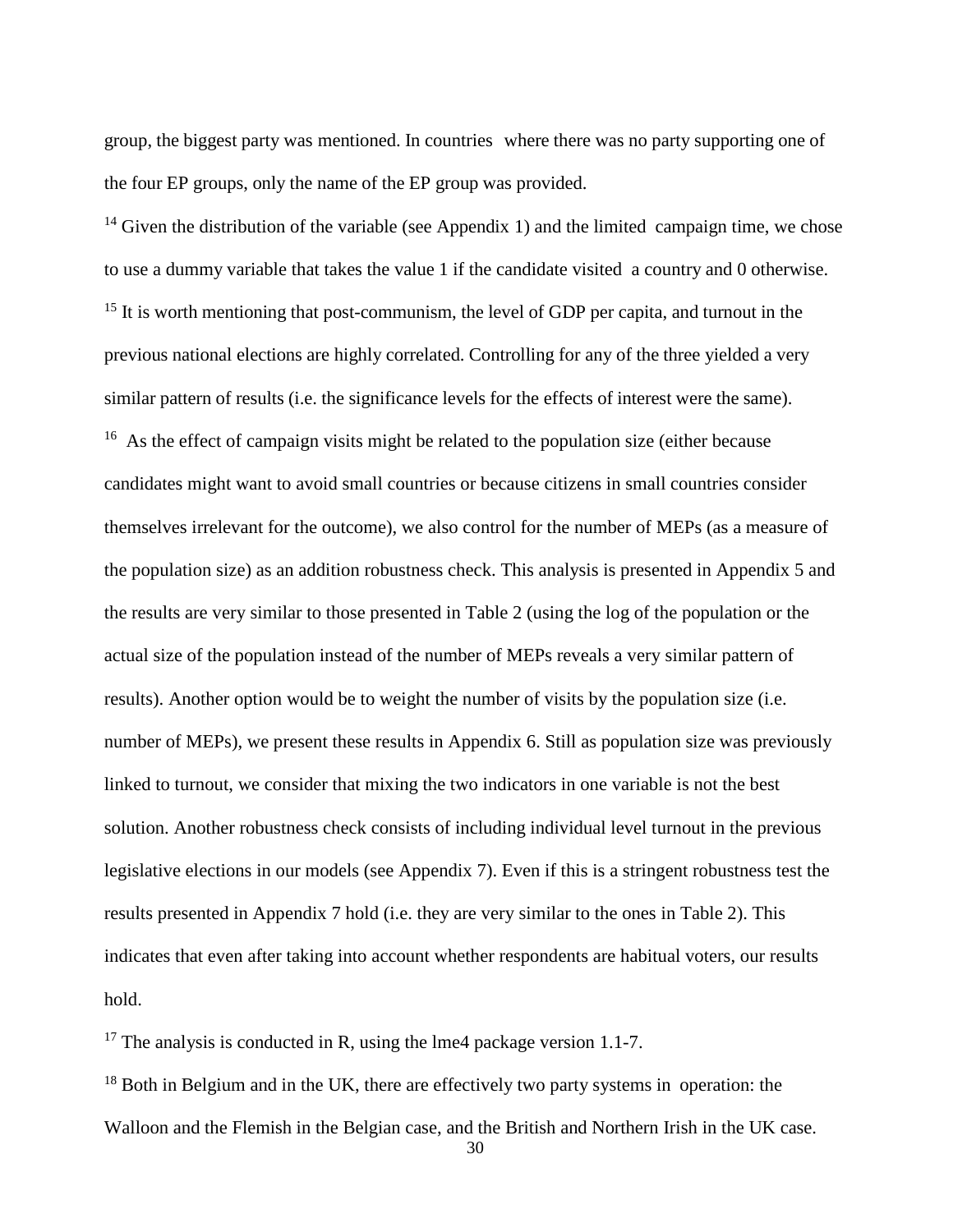Furthermore in the case of the UK, Northern Ireland and Great Britain had very different electoral systems in place to select the EP candidates. However, using country as a nesting unit reveals a very similar pattern of results (see Appendix 8).

<span id="page-30-0"></span> $19$  In Table 2 we only present a short version of the full models. For the models with all the controls see Table 3 in Appendix 3

<span id="page-30-1"></span> $20$  All predicted probabilities were computed using simulations based on the normal distribution of coefficients, while keeping all continuous variables at their mean and all categorical variables at zero.

<span id="page-30-2"></span> $21$  Among other indicators our models take into account political knowledge and political interest that are the most likely "suspects".

 $^{22}$  Everything else being equal, the predicted probability to vote for respondents who live in a country in which Schulz campaigned is 44% compared to a baseline predicted probability of 32% for those who live in another country. In the case of Verhofstadt the effect is equally noteworthy, the predicted probability of a respondent living in a country that he campaigned is 44% compared to 37% for those living in other countries.

 $^{23}$  What is still puzzling is that while the effect of campaign visits in Models 3 and 4 is statistically significant, it does not help to explain the random variance of the intercept.

<sup>24</sup> When plotting the predicted probabilities for each group (see Appendix 4 figure A3A, A3B and A3C) we can see that the confidence intervals in all three figures overlap. However, even if the confidence interval overlap, the mean difference between group can be statistically significant greater than zero, which shows a statistically significant difference (Afshartous and Preston, 2010). This is exactly the case in Figure 3A and Figure 3B.

<span id="page-30-4"></span><span id="page-30-3"></span> $^{25}$  All models presented in Table 2 also include the following controls: marital status, education, age gender, employment status, rural, religiosity, union membership, level of political discussion,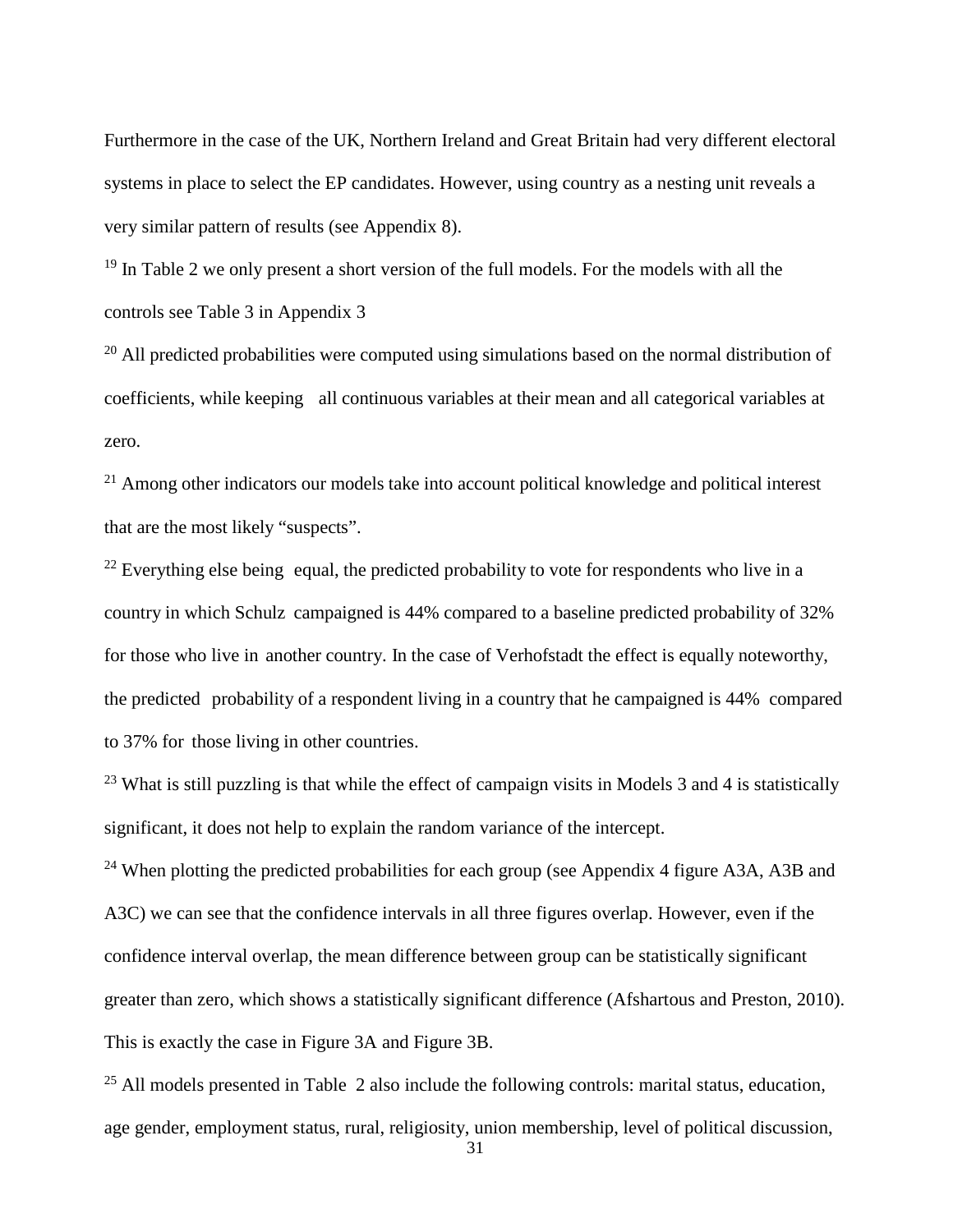<span id="page-31-6"></span>news exposure, campaign exposure, contact by politician, trust in national parliament, trust in EU institutions,evaluation of EU membership, compulsory voting, concurrent national election, turnout in national election, candidate nationality and number of MEP (see Appendix 3 for full models).

#### <span id="page-31-1"></span><span id="page-31-0"></span>**References**

- AECR (2014) 'Post EU Election polling project', Fieldwork conducted by AMR GmbH Dusseldorf, 25–26 May.
- <span id="page-31-2"></span>Afshartous D and Preston RA (2010) Confidence intervals for dependent data: Equating nonoverlap with statistical significance. *Computational Statistics & Data Analysis*, 54(10), 2296–2305.
- <span id="page-31-3"></span>Blondel J, Sinnott R and Svensson P (1998) *People and Parliament in the European Union : participation, democracy, and legitimacy*. Oxford: Clarendon Press.
- Burns N, Schlozman KL and Verba S (2001) *The Private Roots of Public Action: gender, equality, and political participationo Title*. Cambridge, MA: Harvard University Press.

<span id="page-31-4"></span>Downs A (1957) *An Economic Theory of Democracy*. New York: Harper Collins.

- <span id="page-31-5"></span>Enders CK and Tofighi D (2007) Centering predictor variables in cross-sectional multilevel models: a new look at an old issue. *Psychological methods*, 12(2), 121–38.
- Evans J and Ivaldi G (2011) Deriving a Forecast Model for European Election Turnout. *Political Research Quarterly*, 65(4), 855–867.
- Follesdal A and Hix S (2006) Why There is a Democratic Deficit in the EU: A Response to Majone and Moravcsik. *JCMS: Journal of Common Market Studies*, 44(3), 533–562.
- Franklin, MN. 2001. How Structural Factors cause Turnout Variations at European Parliament Elections, *European Union Politics* 2 (3): 309-328.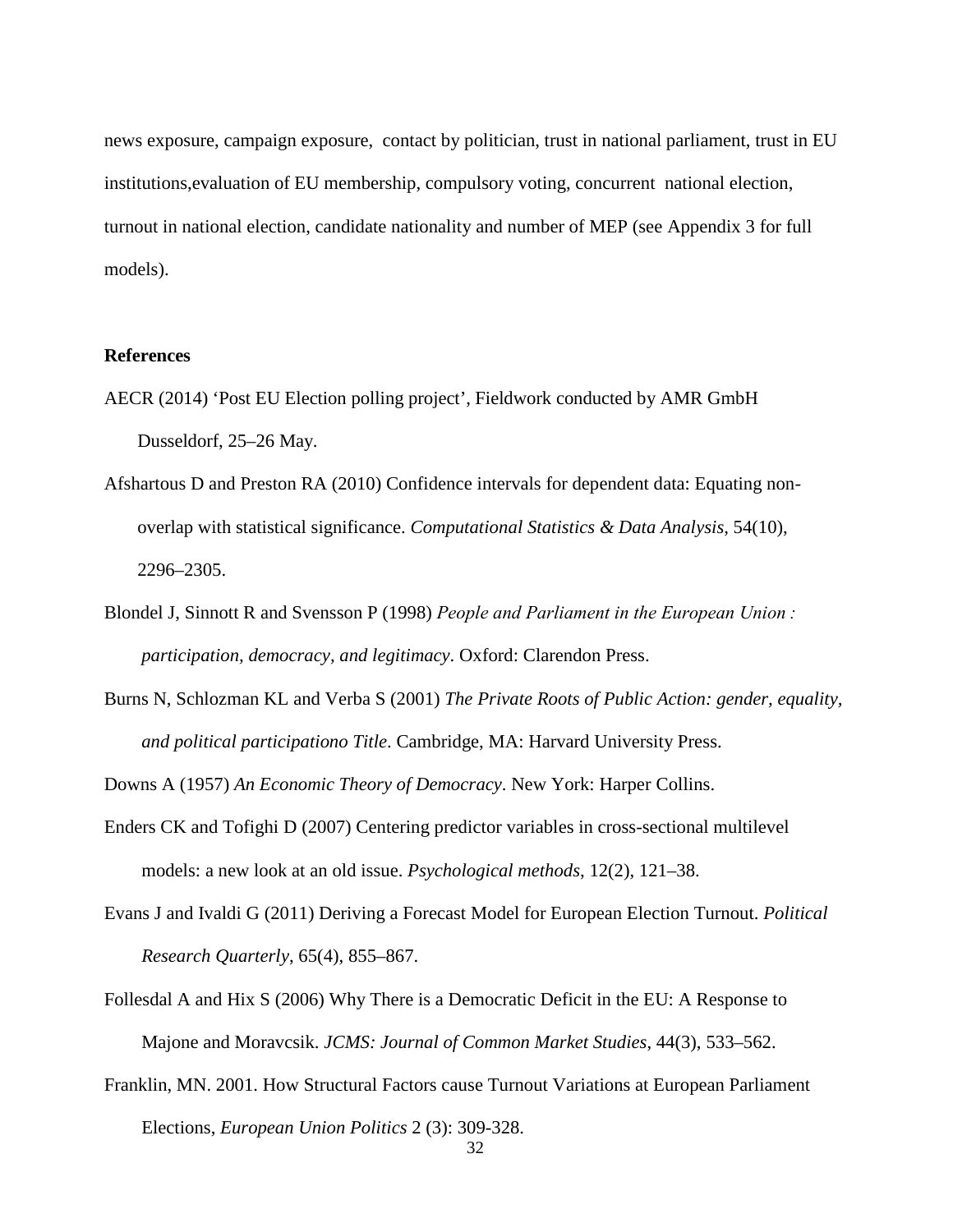- Franklin MN and Hobolt SB (2011) The legacy of lethargy: How elections to the European Parliament depress turnout. *Electoral Studies*, 30(1), 67–76.
- Gerber A and Green D (2000) The effects of canvassing, telephone calls, and direct mail on voter turnout: A field experiment. *American Political Science Review*, 94(3), 653–663.
- Herrnsonr PS and Morris IL (2007) Presidential Campaigning in the 2002 Congressional Elections. *Legislative Studies Quarterly*, 32(4), 629–648.
- Hillygus D (2005) Campaign effects and the dynamics of turnout intention in election 2000. *Journal of Politics*, 67(1), 50–68.
- Hix S (1997) Executive Selection in the European Union: Does the Commission President Investiture Procedure Reduce the Democratic Deficit? *European Integration online Papers*, European Integration On‐line Papers, 1(21).
- Hix S (1998) Choosing Europe: Real Democracy for the European Union. *EuroVisions: New Dimensions of European Integration, Demos Collection*, 13, 14–17.
- Hix S (2008) *What's Wrong With the European Union and How to Fix It*. Cambridge, UK: Polity Press.
- Hix S and Lord C (1997) *Political Parties in the European Union*. London: Mcmillan.
- Hix S and Marsh M (2007) Punishment or Protest? Understanding European Parliament Elections. *The Journal of Politics*, 69(2), 495–510.
- Hobolt SB (2014) A vote for the President? The role of Spitzenkandidaten in the 2014 European Parliament elections. *Journal of European Public Policy*, Routledge, 21(10), 1528–1540.
- Hobolt SB and Tilley J (2014) *Blaming Europe? Responsibility without Accountability in the European Union*. Oxford: Oxford University Press.
- Holbrook TM and Mcclurg SD (2005) The Mobilization of Core Supporters: Campaigns, Turnout, and Electoral Composition in United States Presidential Elections. 49(4), 689–703.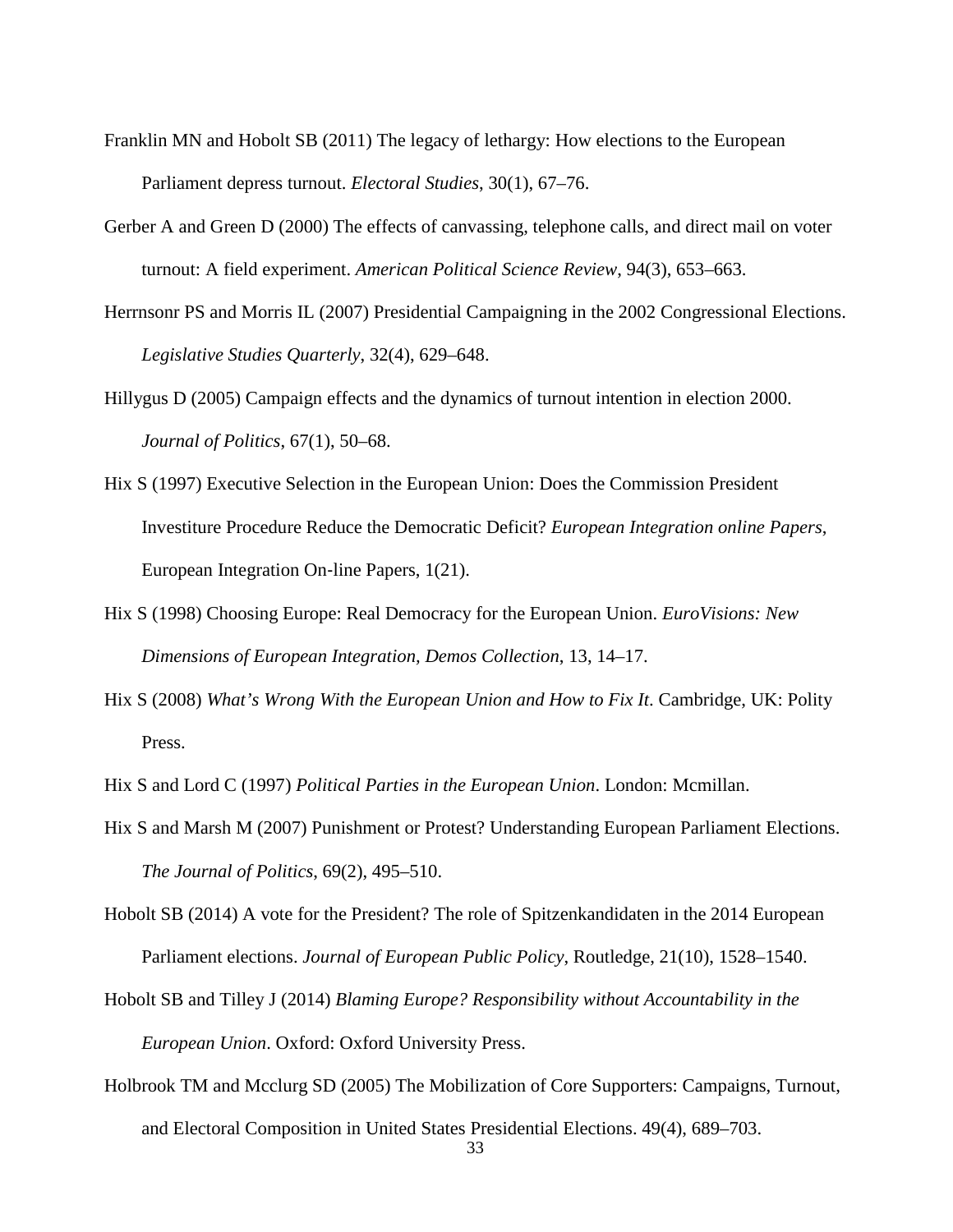- Hooghe L and Marks G (2001) *Multi-level governance and European integration*. Boulder, CO: Rowman & Littlefield.
- Hooghe L and Marks G (2003) Unraveling the Central State, but How? Types of Multi-level Governance. *American Political Science Review*, Cambridge University Press, 97(02), 233– 243.
- Jackson R (1996) A Reassessment of Voter Mobilization. *Political Research Quarterly*, 49(2), 331–349.
- Jackson R a. (1997) The Mobilization of U.S. State Electorates in the 1988 and 1990 Elections. *The Journal of Politics*, 59(02), 520–537.

Jacobson GC (1992) *The Politics of Congressional Elections*. New York: Harper Collins.

- Jones JM (1998) Does Bringing Out the Candidate Bring Out the Votes?: The Effects of Nominee Campaigning in Presidential Elections. *American Politics Research*, 26(4), 395–419.
- Joslyn M and Ceccoli S (1996) Attentiveness to television news and opinion change in the fall 1992 presidential campaign. *Political Behavior*, 18(2).
- Karp JA, Banducci SA and Bowler S (2008) Getting out the vote: Party mobilization in a comparative perspective. *British Journal of Political Science*, 38(1), 91–112.
- King D and Morehouse D (2004) Moving Voters in the 2000 Presidential Campaign: Local Visits, Local Media. In: Schultz D (ed.), *Lights, Camera, Campaign! Media, Politics and Political Advertising*, New York: Peter Lang Publishing Incorporated, pp. 301–318.
- Koopmans R and Statham P (2010) *The Making of a European Public Sphere: Media Discourse and Political Contention*. Cambridge: Cambridge University Press.
- Kriesi H and Grande E (2014) Political debate in a polarizing Union. In: Cramme O and Hobolt SB (eds), *Democratic Politics in a European Union under Stress*, Oxford: Oxford University Press.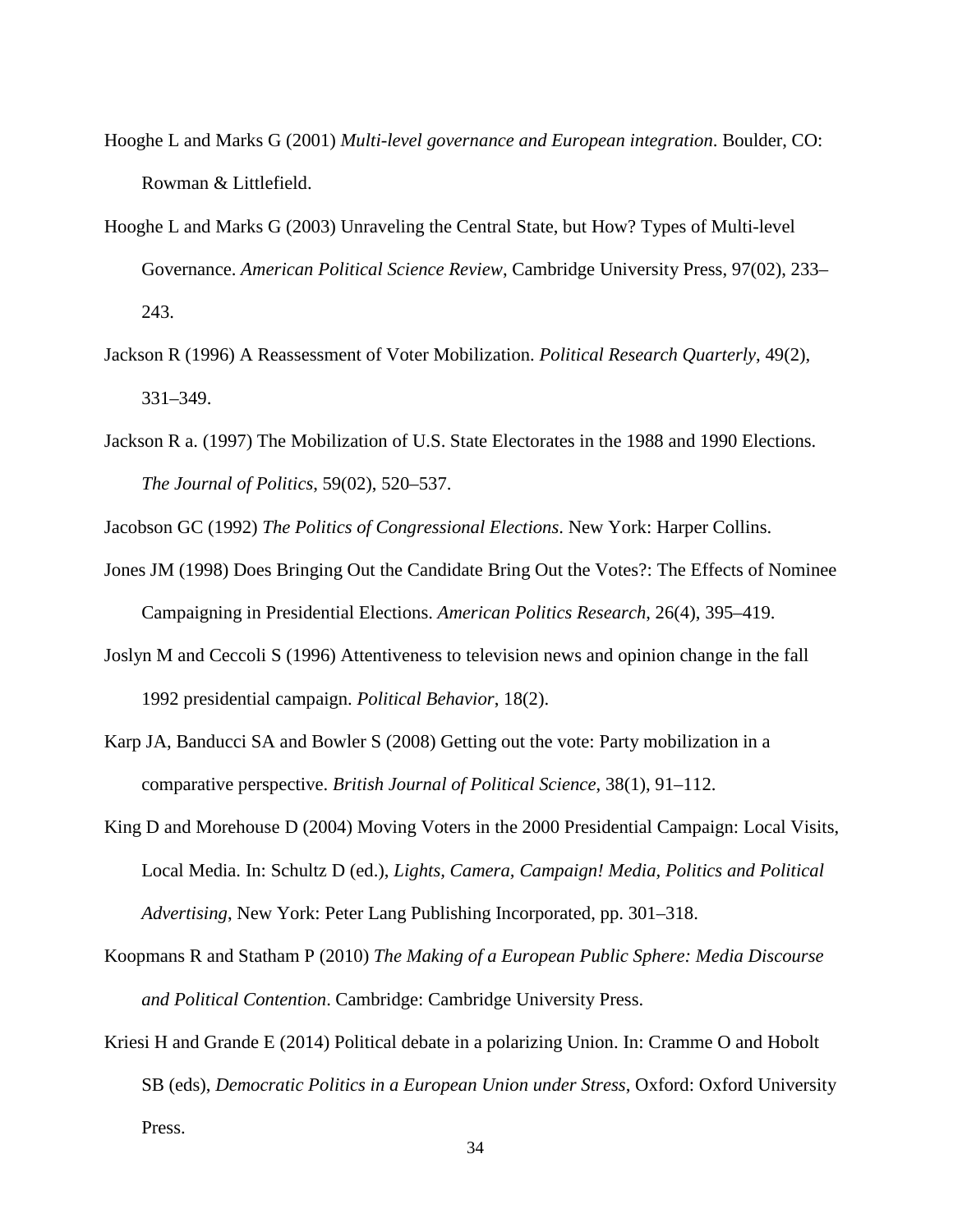- Larcinese V (2007) Does political knowledge increase turnout? Evidence from the 1997 British general election. *Public Choice*, 131(3-4), 387–411.
- Lassen DD (2005) The Effect of Information on Voter Turnout: Evidence from a Natural Experiment. *American Journal of Political Science*, 49(1), 103–118.
- Leighley JE (1995) Attitudes, opportunities and incentives: A field essay on political participation. *Political Research Quarterly*, 48(1), 181–209.
- Levendusky MS (2011) Rethinking the Role of Political Information. *Public Opinion Quarterly*, 75(1), 42–64.

Lodge J (1996) *The 1994 elections to the European Parliament*. London: Pinter.

- Marsh M (1998) Testing the second-order election model after four European elections. *British Journal of Political Science*, 28(4), 591–607.
- Marsh M and Mikhaylov S (2010) European Parliament elections and EU governance. *Living Reviews in European Governance*, 5(4).
- Mattila M (2003) Why bother? Determinants of turnout in the European elections. *Electoral Studies*, 22(3), 449–468.
- McAllister I (2007) The Personalization of Politics. In: Dalton RJ and Klingemann H-D (eds), *The Oxford handbook of political behavio*, Oxford: Oxford University Press, pp. 572–588.
- Menard S (2002) *Applied Logistic Regression Analyisis*. Thousand Oaks London New Dehli: Sage Publications.
- Milner H and Ladner A (2006) Can PR Voting Serve as a Shelter Against Declining Turnout? Evidence from Swiss Municipal Elections. *International Political Science Review/ Revue internationale de science politique*, 27(1), 29–45.
- Pop V (2014) Buses, selfies, posters: EU campaign in full swing. *EUobserver*, Available from: http://euobserver.com/eu-elections/124152.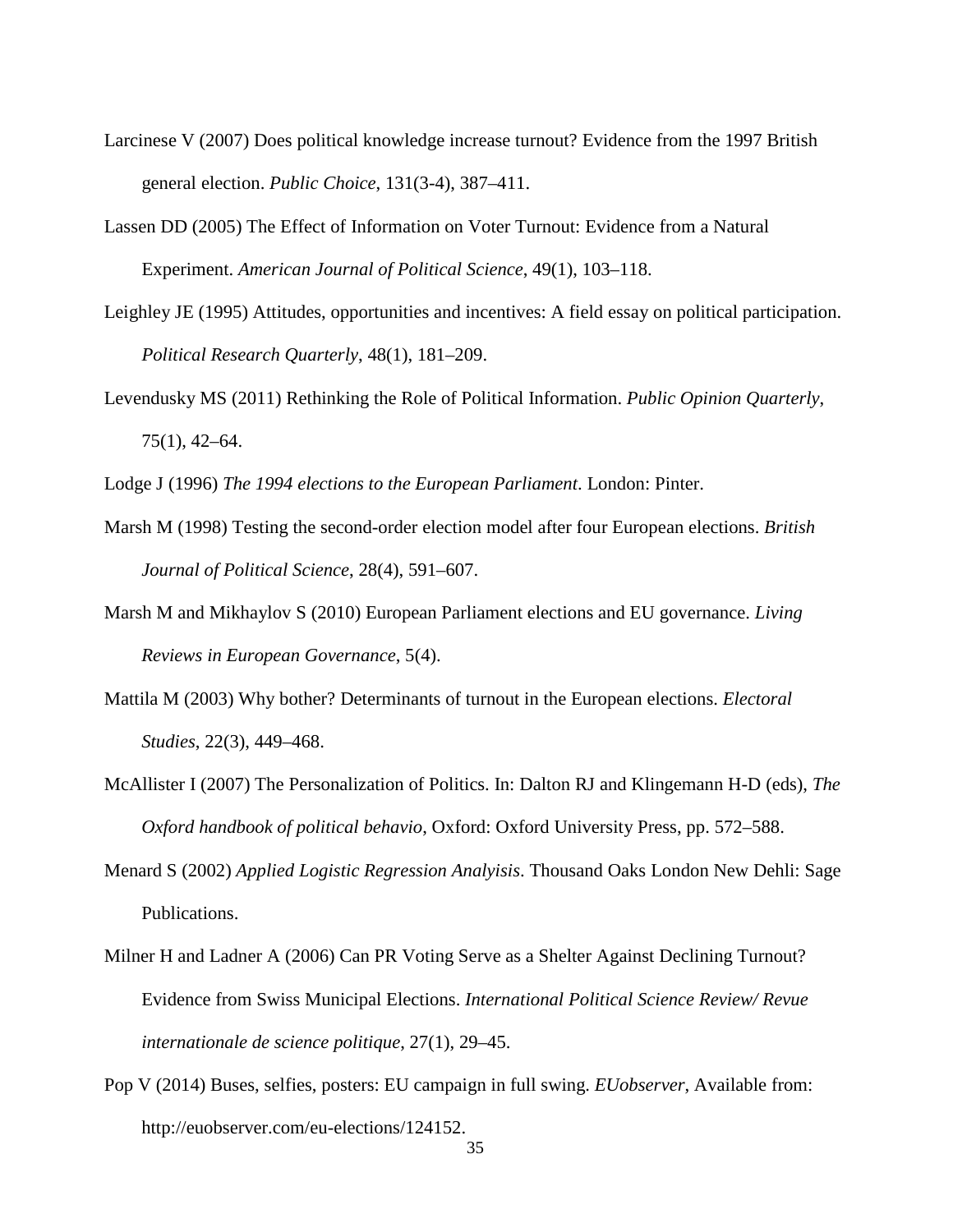- Reif K and Schmitt H (1980) Nine Second-□Order National Elections–a Conceptual Framework for the Analysis of European Election Results. *European journal of political research*, 8(1),  $3 - 44$ .
- Roberts JK, Monaco JP, Stonvall H, et al. (2011) Explained Variance in Multilevel Models. In: Hox JJ and Roberts JK (eds), *Handbook of Advanced Multilevel Analysis*, New York London: Routledge, pp. 219–230.
- Rosenstone SJ and Hansen JM (1993) *Mobilization, Participation, and Democracy in America*. New York: Mcmillan.

Schimmelfennig F (2014) The Spitzenkandidaten plot: the European Parliament as a strategic competence-maximizer. *Europedebate.ie*, Available from: http://europedebate.ie/spitzenkandidaten-plot-european-parliament-strategic-competencemaximizer/.

- Schmitt H (2005) *The European Parliament Elections of June 2004: Still Second-Order?*. *West European Politics*.
- Schmitt, H; Hobolt, SB.; Popa, SA.; Teperoglou, E (2015) European Parliament Election Study 2014, Voter Study. GESIS Data Archive, Cologne. ZA5160 Data file Version 1.0.0, doi:10.4232/1.5160
- Schmitt H and Mannheimer R (1991) About voting and non-voting in the European elections of June 1989. *European Journal of Political Research*, 19(1), 31–54.
- Schmitt H and van der Eijk C (2003) Die politische Bedeutung niedriger Beteiligungsraten bei Europawahlen. Eine empirische Studie über die Motive der Nichtwahl. In: Brettschneider F, Deth JW van, and Roller E (eds), *Europäische Integration in der öffentlichen Meinung*, Opladen: Leske and Budrich, pp. 279–302.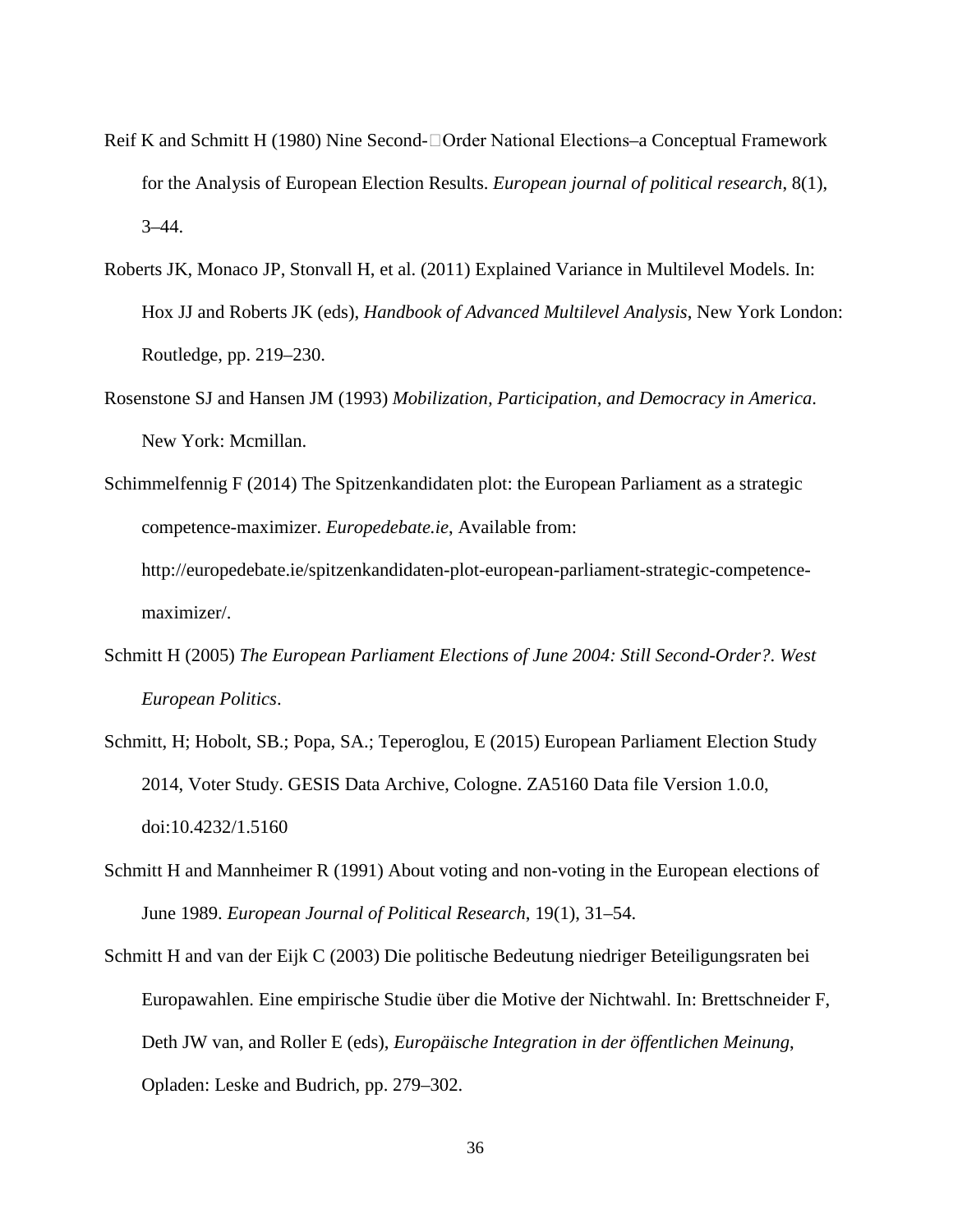- Schmitt H and van der Eijk C (2007) Non-voting in European Parliament elections and support for European integration. In: van der Brug W and van der Eijk C (eds), *Future, European Elections and Domestic Politics – Lessons from the Past and Scenarios for the Future*, University of Notre Dame Press, pp. 145–167.
- Schmitt H and van der Eijk C (2008) There is not much Euro-sceptic non-voting in European Parliament elections. In: Sczcerbiak A and Taggart P (eds), *Opposing Europe, Vol. 2*, Oxford: Oxford University Press, pp. 208–237.
- Sellers PJ and Denton LM (2006) Presidential Visits and Midterm Senate Elections. *Presidential Studies Quarterly*, 36(3), 410–432.
- Shineman VA (2012) If You Mobilize Them, They Will Become Informed: Experimental Evidence that Information Acquisition is Endogenous to Costs and Incentives to Participate. In: *Northeastern Political Science Association Annual Meeting*, Boston.
- Steinbrecher M and Rattinger H (2012) Explaining Turnout in European Parliament elections. In: Sanders D, Tóka G, and Magalhães PC (eds), *The Europeanization of National Polities?*, Oxford: Oxford University Press, pp. 88–109.
- Trechsel AH, De Sio L and Garzia D (2014)Ist die Zeit reif? 2014 as the first (truly) European elections. Paper presented at the ECPR annual conference 2014.
- Van der Eijk C and Franklin M (1996) *Choosing Europe? The European Electorate and National Poltics In the Face of Union*. Ann Arbor, MI: University of Michigan Press.
- Van der Eijk C and Schmitt H (2009) Legitimacy and electoral abstention in European Parliament elections. In: Thomassen J (ed.), *The Legitimacy of the European Union after Enlargement*, Oxford: Oxford University Press, pp. 208–224.
- Vavreck L, Spiliotes CJ and Fowler LL (2002) The effects of retail politics in the New Hampshire primary. *American Journal of Political Science*, 46(3), 595–610.